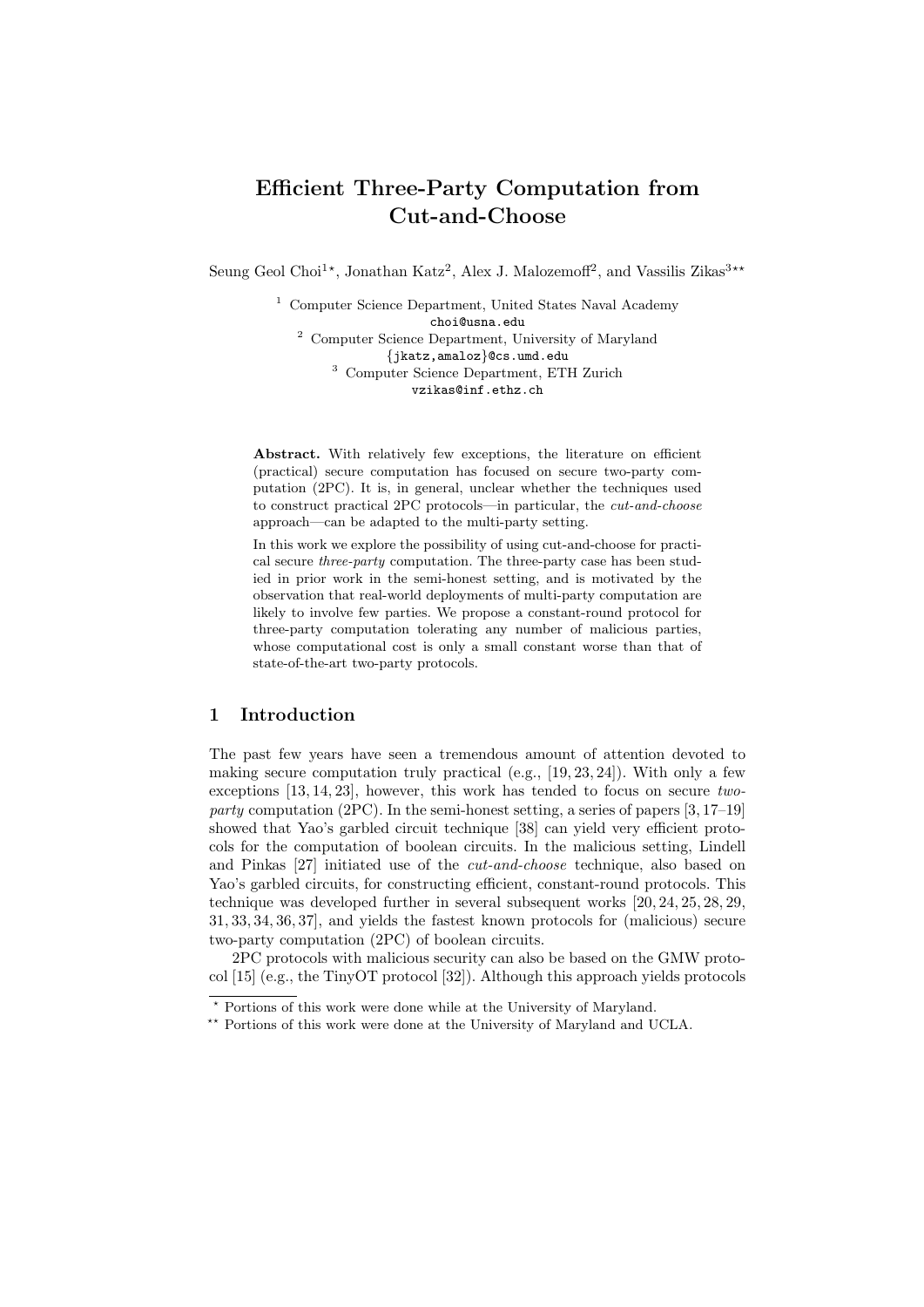with round complexity linear in the (multiplicative) depth of the circuit, it offers the advantage that much of the computation can be pushed to an offline, pre-processing phase that is executed before the parties receive their inputs. The subsequent online computation is very fast and uses mainly informationtheoretic techniques.

In the setting of *multi*-party computation (MPC) with security against an arbitrary number of corruptions, the situation is somewhat different. While there has been much recent work on optimizing MPC for *semi-honest* adversaries [3, 5–8, 10], less work has focused on security against malicious corruptions. The work of Ishai, Prabhakaran, and Sahai [22] gives protocols with good asymptotic efficiency; however, despite some promising optimizations [26], it has not yet produced practical instantiations. The SPDZ protocol  $[4, 12-14, 23]$ , which handles arithmetic circuits, has extremely fast online running time at the cost of a very slow offline phase. However, unlike protocols based on garbled circuits, SPDZ runs for a linear (instead of constant) number of (online) rounds, and in each such round every party needs to utilize a broadcast channel. To our knowledge, SPDZ's implementation experiments [12–14] were run on a localarea network where physical broadcast is available, and thus the delay due to accounting for round-timeouts and/or running a multi-party broadcasting protocol when operating in a wide-area network environment has not been taken into account. This delay may be non-trivial depending on circumstances: Schneider and Zohner [35] have shown that as the latency between machines increases, the cost of each round becomes more and more significant.

Finally, the work of Goyal, Mohassel, and Smith [16] uses the cut-and-choose technique to construct a multi-party protocol secure in the covert setting.

Multi-party computation for a small number of parties. Research on secure computation has traditionally been divided into two classes: work focusing on two-party computation, and work focusing on multi-party computation for an arbitrary number of parties.<sup>4</sup> Yet, in practice, it seems that the most likely scenarios for secure MPC would involve a small number of parties [5]. In general, as the number of parties increases, the cost of communication amongst the parties increases as well. In a wide-area network setting, this may have a huge impact on the running time of the protocol.

In addition, the three-party setting is interesting in its own right. For example, suppose the government would like to run some privacy preserving computation on a company's dataset, such as flight manifests. Now, suppose the public does not trust that these parties are not colluding. Thus, we could add a third party, trusted by the public, into the computation to enforce that the two main parties are not simply sharing all their information.

Our contributions. We construct the first practical, constant-round protocol for secure three-party computation of boolean circuits. Our protocol uses playersimulation techniques in order to compile existing (cut-and-choose-based) 2PC

<sup>&</sup>lt;sup>4</sup> Here we are interested in protocols tolerating an arbitrary number of corruptions. One could further distinguish work on MPC that assumes an honest majority.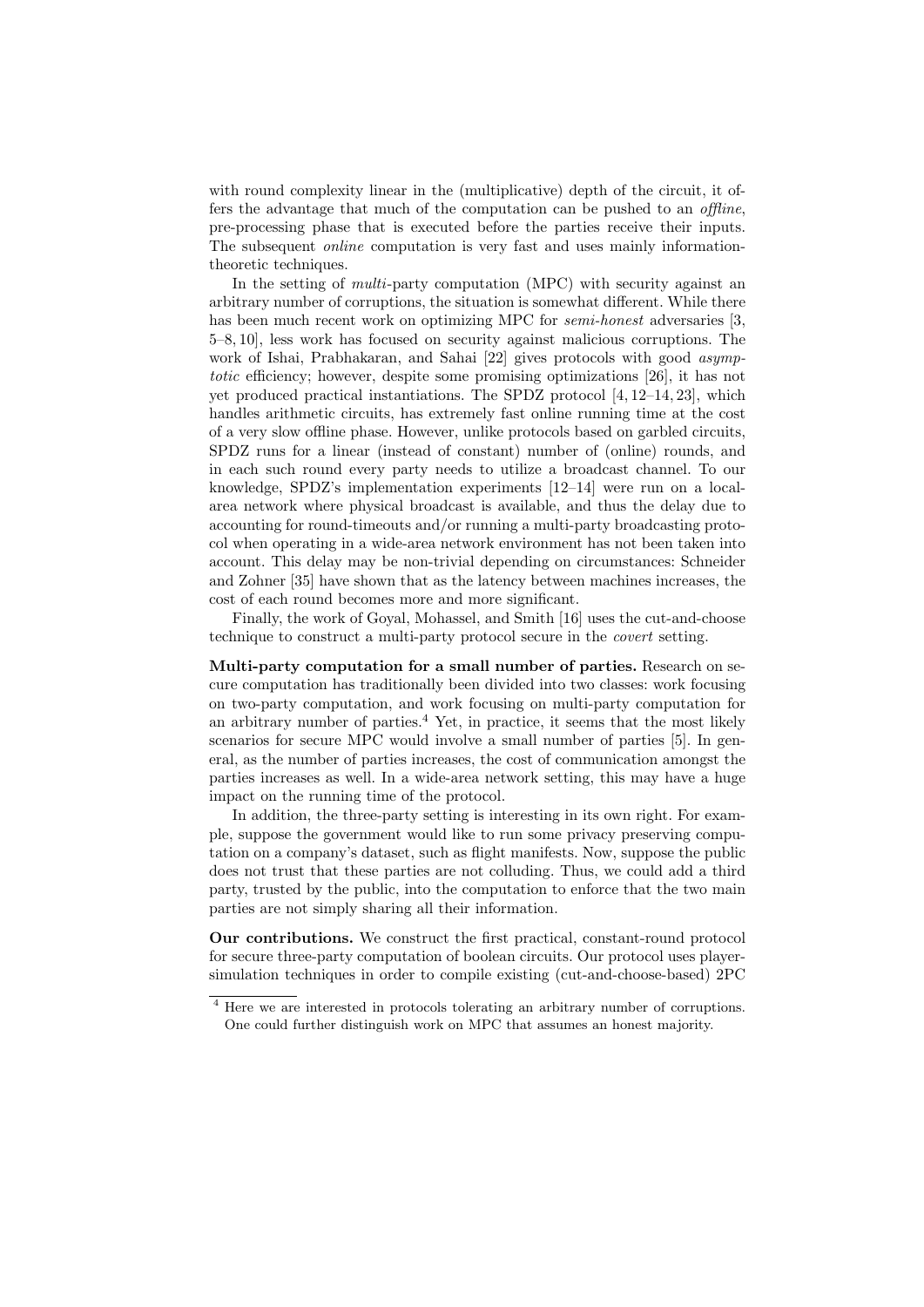protocols into three-party protocols. We instantiate our compiler with state-ofthe-art 2PC constructions and show that the addition of a third party comes at the cost of roughly a factor eight overhead over the underlying 2PC protocol in terms of computation, and a factor sixteen overhead in terms of communication. This running time appears to be superior to the state-of-the-art MPC protocols in terms of start-to-finish running time. Of course, computing the exact overhead requires implementations of both our protocol and the underlying 2PC protocol and is a subject of future research. As a further optimization point, our protocol makes only three calls overall to a broadcast channel (one with each party as sender), as opposed to existing practical MPC solutions (for more than two parties) which use broadcast for communicating all protocol messages. This may be important in certain wide-area network settings where communication (and broadcast specifically) is very expensive. The most efficient instantiation of our protocol requires the random oracle model.

Overview of our protocol. Denote the three parties by  $P_1$ ,  $P_2$ , and  $P_3$ . The high-level idea of our construction is to execute a two-party protocol  $\hat{\pi}$ , where one of the two parties (say  $\widehat{P}_1$ ) is emulated by  $P_1$  and  $P_2$  via a two-party protocol  $\pi$ , and the other party is played by  $P_3$ .

Naïvely applying the above idea yields an inefficient construction even when state-of-the-art 2PC protocols are used for  $\pi$  and  $\hat{\pi}$ . Assume, for example, that the most efficient 2PC protocol is used for both  $\pi$  and  $\hat{\pi}$ , where  $\pi$  simply computes the circuit of  $\widehat{P}_1$  among  $P_1$  and  $P_2$ . The security of the resulting construction follows trivially from the composition theorem. However, unless the size of the circuit is very small, this approach results in a huge blowup on the overall runtime; in particular, if t is the time  $\pi$  needs to compute the circuit of  $P_1$  and  $\hat{t}$  is the time that  $\hat{\pi}$  needs to compute the three-party circuit, then the runtime of the above naïve construction is  $t \cdot \hat{t}$ , yielding at least a quadratic blowup.

Emulating the sender vs. emulating the receiver. In most cut-and-choosebased 2PC protocols, the parties have distinct roles: one is the sender, or circuit generator, and the other is the receiver, or circuit verifier. One might be tempted to think that, because the role of the verifier in the protocol is more "passive" (in the sense that the computation is less complicated), the most natural approach would be to emulate the verifier among  $P_1$  and  $P_2$  (and have  $P_3$  locally do the heavier work doing circuit generation and opening over broadcast). This seemingly direct approach fails as one needs a mechanism for  $P_1$  and  $P_2$  to include their inputs into the garbled circuits. Clearly, doing so by having  $P_1$ first receive his input-keys via OT (as in the original Yao-based constructions) and then handing them to  $P_2$  yields an insecure protocol; indeed, an adversary corrupting  $P_2$  and  $P_3$  can then trivially learn  $P_1$ 's inputs.

Instead, in this work we have  $P_1$  and  $P_2$  emulate the sender, and we have  $P_3$  play the role of the receiver. More precisely, we adapt the distributed circuitgarbling technique [1, 11] to the two-party setting, allowing  $P_1$  and  $P_2$  to compute a sharing of a garbled circuit which they then reconstruct for  $P_3$ . By appropriate optimizations, we ensure that distributed garbling requires  $P_1$  and  $P_2$  to compute and communicate roughly as much as the sender in an execution of the Yao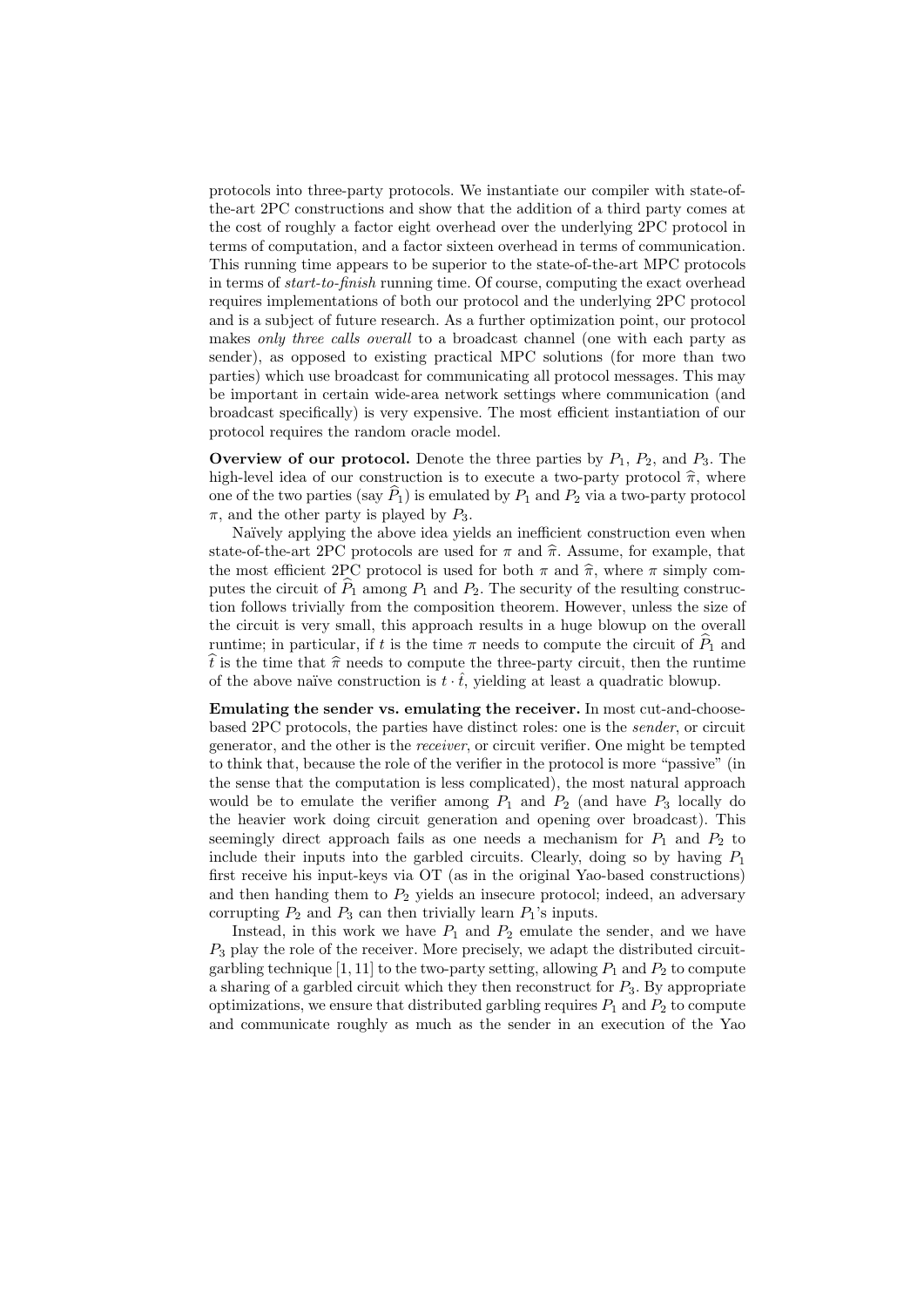protocol (plus some OT calls per gate);  $P_3$  needs to do nothing during the circuit garbling. Most interestingly, our construction features a mechanism which allows  $P_3$  to receive the keys corresponding to his input bits for evaluating the garbled circuit by only one invocation of OT per input-bit with each of  $P_1$  and  $P_2$ .

Our distributed garbling scheme is secure against malicious adversaries, which ensures that an adversary corrupting only one of the parties  $P_1$  or  $P_2$ cannot produce a maliciously constructed garbled circuit. In order to protect against an adversary who corrupts both  $P_1$  and  $P_2$ , we rely on the cut-and-choose technique. We give concrete instantiations (in the random oracle model) of our protocol using a combination of two 2PC protocols by Lindell and Pinkas [27, 28]. In the full version [9], we present a construction based on the more recent protocol by Lindell [25] which drastically reduces the number of circuit garblings required for cut-and-choose.

Interestingly, the cut-and-choose technique does not only protect against corrupting both  $P_1$  and  $P_2$ , but allows a considerable efficiency improvement. More precisely, it allows us to avoid using costly authenticated shares (towards  $P_3$ ) for the computed (shared) garbled circuit. Instead, our distributed garbling scheme outputs, even in the malicious setting, a plain two-out-of-two sum sharing of the garbled circuit.

# 2 Preliminaries

We let k denote the computational security parameter and let s denote the statistical security parameter. We use  $x \stackrel{\$}{\leftarrow} S$  to denote choosing a value x uniformly at random from the set  $S$ , and use  $\parallel$  to denote concatenation.

Circuit notation. We follow the circuit notation of Bellare, Hoang, and Rogaway [2]. A circuit C is defined by parameters  $(n, m, q, L, R, G)$ , where n is the number of input wires, m is the number of output wires, and q is the number of gates, where each gate is indexed by its output wire. Thus, the total number of wires in the circuit is  $n + q$ . The numbering of wires starts with the inputs and ends with the outputs; i.e., we have inputs  $\{1, \ldots, n\}$  and outputs  ${n+q-m+1,\ldots,n+q}$ . The function L (resp., R) takes as input a gate index and returns the left (resp., right) input wire to the gate. We require  $L(\gamma) < R(\gamma) < \gamma$ for any gate index  $\gamma$ . The function G encodes the functionality of a given gate, e.g.,  $G_{\gamma}(0,1) = 0$  if the gate with index  $\gamma$  is an AND gate. Because we consider circuits with inputs from multiple parties, let  $\{n_{i-1}+1,\ldots,n_i\}$  denote the input wires "controlled" by party  $P_i$ , with  $n_0 = 0$ .

We denote *input gates* as those gates with one or more input wires, *inner* gates as those gates with no input or output wires, and output gates as those gates with an output wire.

Secret sharing. Our constructions use two-out-of-two secret sharing. In the semi-honest setting, we use a standard (linear) sharing of strings: the secret  $x \in$  $\{0,1\}^*$  is split into two random summands  $x_1$  and  $x_2$  such that  $x_1 \oplus x_2 = x$ , with  $P_i$  holding the summand  $x_i$ . We denote the *sharing* of x by  $[x] = ([x]^{(1)}, [x]^{(2)}),$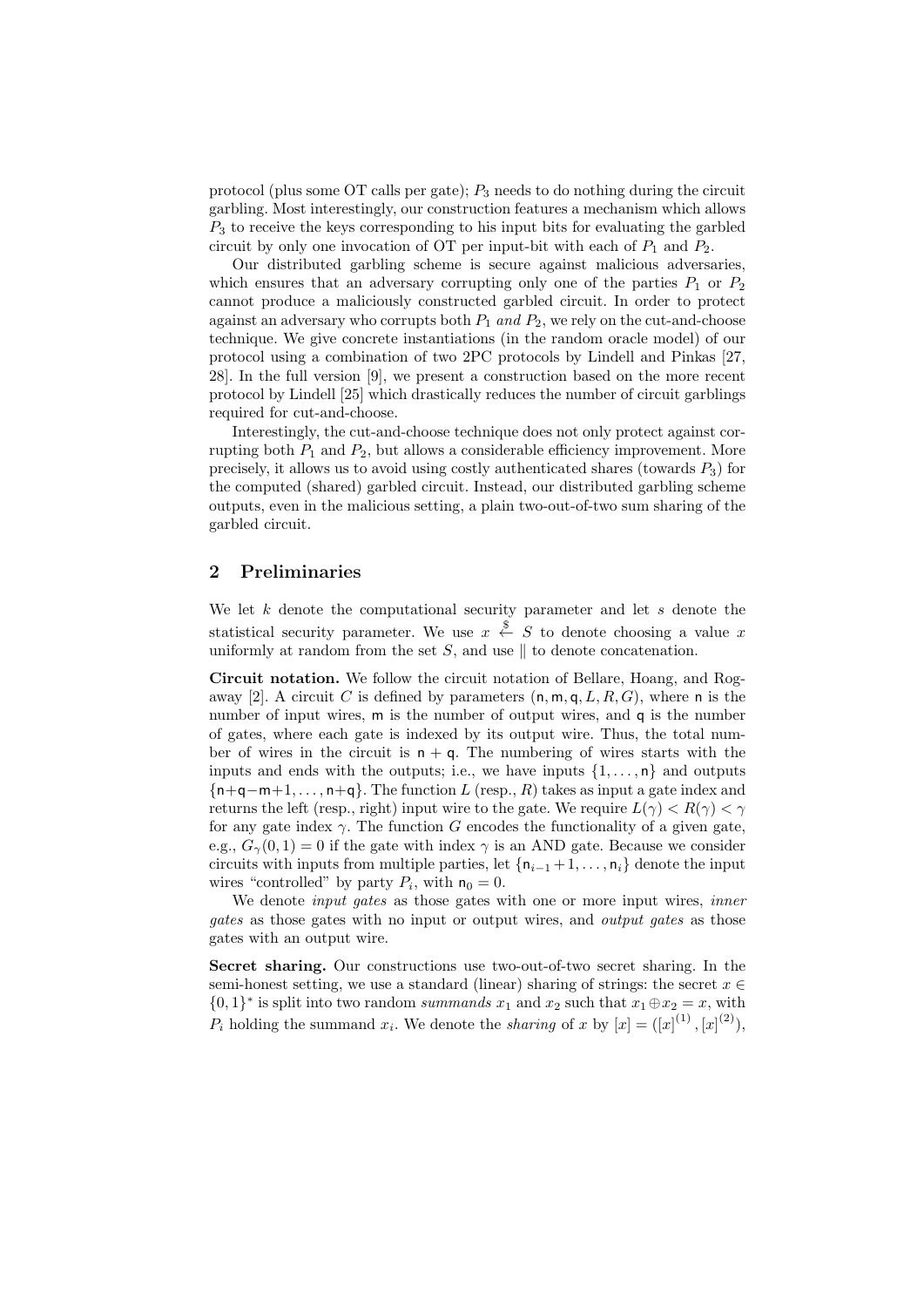where we refer to each  $[x]^{(i)} = x_i$  as  $P_i$ 's share of x. This sharing is linear: If  $[x]$ and [y] are sharings of x and y respectively, then  $[x] \oplus [y]$  is a sharing of  $x \oplus y$ ; that is,  $[x \oplus y] = [x] \oplus [y]$  and thus  $P_i$  can locally compute his share as  $[x \oplus y]^{(i)} =$  $[x]^{(i)} \oplus [y]^{(i)}$ . It is straight-forward to verify that the above secret-sharing is *private* provided that the summands  $x_1$  and  $x_2$  are uniformly chosen (restricted only on  $x_1 \oplus x_2 = x$ ); i.e., any single share  $[x]^{(i)}$  contains no information about the secret x. Reconstructing a sharing  $[x]$  is done by having each party announce his share  $[x]^{(i)}$  and taking x to be the exclusive-or of the announced shares.

Our protocols use shares of two types of secrets: k-bit strings  $x \in \{0,1\}^k$ and bits  $b \in \{0, 1\}$ . For clarity in the presentation, we use the bracket notation introduced above for sharings of  $x \in \{0,1\}^k$ , and use the notation  $\langle \cdot \rangle$  for sharings of bits; i.e., if  $b \in \{0,1\}$  then a sharing of b is denoted as  $\langle b \rangle = (\langle b \rangle^{(1)}, \langle b \rangle^{(2)})$ .

In the malicious setting we need the sharings of bits to be authenticated; i.e., in addition to his summand  $b_i$ , each party  $P_i$  holds an authentication tag  $t_i$  for a message authentication code (MAC), with another party  $P_i$  holding the corresponding verification key  $k_j$ . More precisely, in a sharing  $\langle b \rangle = (\langle b \rangle^{(1)}, \langle b \rangle^{(2)})$ of b, each party's share is now a tuple  $\langle b \rangle^{(i)} := (b_i, t_i, k_j)$ , where  $b_1 \oplus b_2 = b$ , and  $t_i$  is a valid MAC on  $b_i$  with key  $k_j$ . This ensures that the adversary cannot make the reconstruction output any value other than the secret  $b$ . In particular, to reconstruct some sharing  $\langle b \rangle = (\langle b \rangle^{(1)}, \langle b \rangle^{(2)})$ , each party  $P_i$  first announces his summand  $b_i$  and the corresponding authentication tag  $t_i$ ; subsequently, each party  $P_i$  checks that the other party  $P_i$  announced a validly authenticated summand matching his own verification key and if this is not the case he rejects. The inability of an adversarial  $P_i$  to announce a summand other than  $b_i$  follows from the unforgeability of the MAC, as  $P_i$  does not know the key  $k_j$  matching his authentication tag.

We also assume this authentication is linear in the following sense: Given  $\langle b \rangle$  and  $\langle b' \rangle$ , the parties can compute  $\langle b \rangle \oplus \langle b' \rangle$  locally. Namely,  $\langle b \rangle \oplus \langle b' \rangle =$  $(\langle b \oplus b' \rangle^{(1)}, \langle b \oplus b' \rangle^{(2)})$ , where  $\langle b \oplus b' \rangle^{(i)} = (b_i \oplus b'_i, t_i \oplus t'_i, k_j \oplus k'_j)$  is a valid authentication. We can construct such authenticated sharings using the TinyOT protocol [32]; see the full version [9] for details.

# 3 Two-Party Distributed Garbling Scheme

In this section we describe our construction of a two-party distributed garbling scheme. Our protocol combines the standard Yao garbling circuit technique with the distributed garbling ideas from Damgård and Ishai [11]. The main idea is the following: The players jointly compute a garbled circuit, where the gates are garbled by use of a distributed encryption scheme which takes, for each encryption, one key from each party.

We describe our construction in several steps. In Section 3.1 we give a description of our garbling scheme; i.e., the code of the sender in our version of Yao's protocol. This section gives the reader familiarity with our notation and is used as a reference in the distributed protocol. Next, in Section 3.2 we describe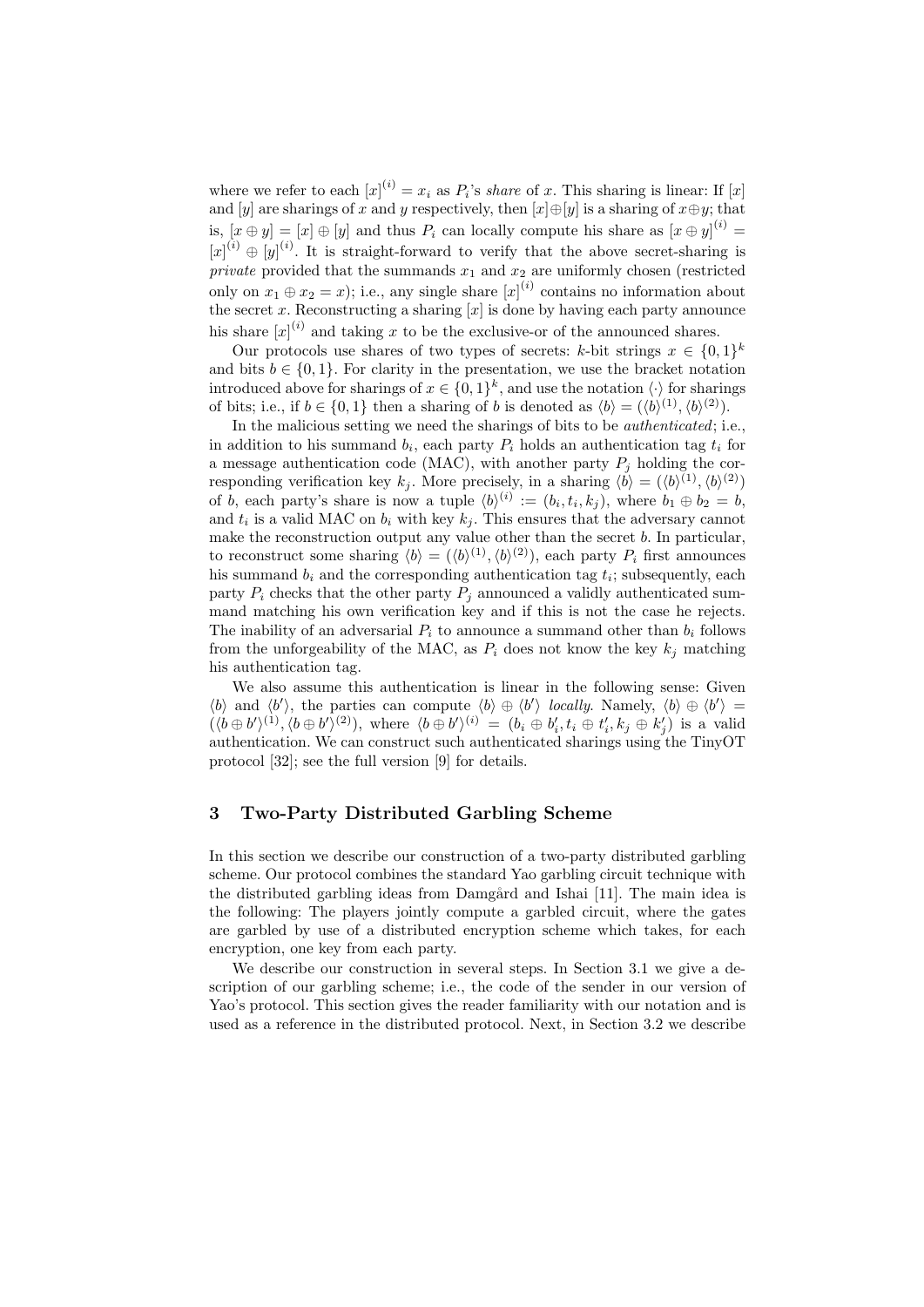Auxiliary Inputs: Security parameter k, circuit  $(n, m, q, L, R, G) \leftarrow C$ . 1. Generate masks:  $-$  For  $w \in \{1, \ldots, n + q - m\}$ : set  $\lambda_w \stackrel{\$}{\leftarrow} \{0, 1\}.$  $-$  For  $w \in \{n+q-m+1,\ldots,n+q\}$ : set  $\lambda_w \leftarrow 0$ . 2. Generate sub-keys: − For  $w \in \{1, ..., n+q\}$  and  $b \in \{0,1\}$ : set  $s_{w,b}^{1}, s_{w,b}^{2} \stackrel{\$}{\leftarrow} \{0,1\}^{k}$ . 3. Construct garbled circuit: – For  $\gamma \in \{n+1,\ldots,n+q\}$ : Let  $\alpha \leftarrow L(\gamma)$  and  $\beta \leftarrow R(\gamma)$  be the index of the left and right input wires, respectively, of the gate indexed by  $\gamma$ . Letting  $K_{w,b} = (s_{w,b}^1, s_{w,b}^2)$ , for  $i, j \in \{0,1\}^2$ , compute the following:  $P[\gamma, i, j] \gets {\sf Enc}_{K_{\alpha,i}, K_{\beta,j}}\left(K_{\gamma, G_\gamma(\lambda_\alpha\oplus i, \lambda_\beta\oplus j)\oplus \lambda_\gamma}\|G_\gamma(\lambda_\alpha, \lambda_\beta)\oplus\lambda_\gamma\right)$ 4. Output circuit:  $-$  Set  $GC \leftarrow (n, m, q, L, R, P)$ , and output:  $\left(GC,\left\{(s^1_{w,b\oplus \lambda_w},s^2_{w,b\oplus \lambda_w},b\oplus \lambda_w):w\in \{1,\ldots,\textsf{n}\},b\in \{0,1\}\right\}\right).$ 



an efficient (semi-honest) protocol that allows parties  $P_1$  and  $P_2$  to securely emulate the circuit-garbling procedure from Section 3.1. Finally, in Section 3.3, we show how to make the garbling procedure maliciously secure.

### 3.1 Single-Party Garbling Scheme

Our garbling scheme is a slight variant of the Damgård and Ishai protocol [11] adapted to two parties. This should be regarded as an initial step towards our ultimate goal of a distributed garbling scheme. Here, we describe the high-level construction; see Figure 1 for the detailed protocol.

We associate two random keys  $K_{w,0}, K_{w,1}$  with each wire w in the circuit; key  $K_{w,0}$  corresponds to the value '0' and  $K_{w,1}$  corresponds to the value '1'. Each key  $K_{w,b}$  consists of two sub-keys  $s_{w,b}^1$  and  $s_{w,b}^2$ ; that is,  $K_{w,b} = (s_{w,b}^1, s_{w,b}^2)$ . In addition, for each wire w we choose a random mask bit  $\lambda_w$ . Each key has an associated tag, derived from the mask bit, which acts as a blinding of the true value the key represents.

Now, consider gate  $G_{\gamma}$  in the circuit with input wires  $\alpha$  and  $\beta$ . The garbled gate of  $G_\gamma$  consists of an array of four encryptions: for each  $(b_\alpha, b_\beta) \in \{0,1\} \times$  $\{0,1\}$ , the row  $(b_\alpha, b_\beta)$  consists of an encryption of  $K_{\gamma, G_\gamma(b_\alpha \oplus \lambda_\alpha, b_\beta \oplus \lambda_\beta)\oplus \lambda_\gamma}$  and its corresponding tag  $G_{\gamma}(b_{\alpha} \oplus \lambda_{\alpha}, b_{\beta} \oplus \lambda_{\beta}) \oplus \lambda_{\gamma}$  under keys  $K_{\alpha,b_{\alpha}}$  and  $K_{\beta,b_{\beta}}$ . Let  $P$  denote a table that stores all the garbled gates; in particular, the entry  $P[\gamma, b_\alpha, b_\beta]$  contains an encryption corresponding to row  $(b_\alpha, b_\beta)$  of the garbled gate for  $G_{\gamma}$ .

Evaluation proceeds as follows. Let  $\alpha$  and  $\beta$  be input wires connected to gate G with index  $\gamma$ . The evaluator is given  $(K_{\alpha,b_{\alpha}\oplus\lambda_{\alpha}},b_{\alpha}\oplus\lambda_{\alpha})$  and  $(K_{\beta,b_{\beta}\oplus\lambda_{\beta}},b_{\beta}\oplus\lambda_{\beta})$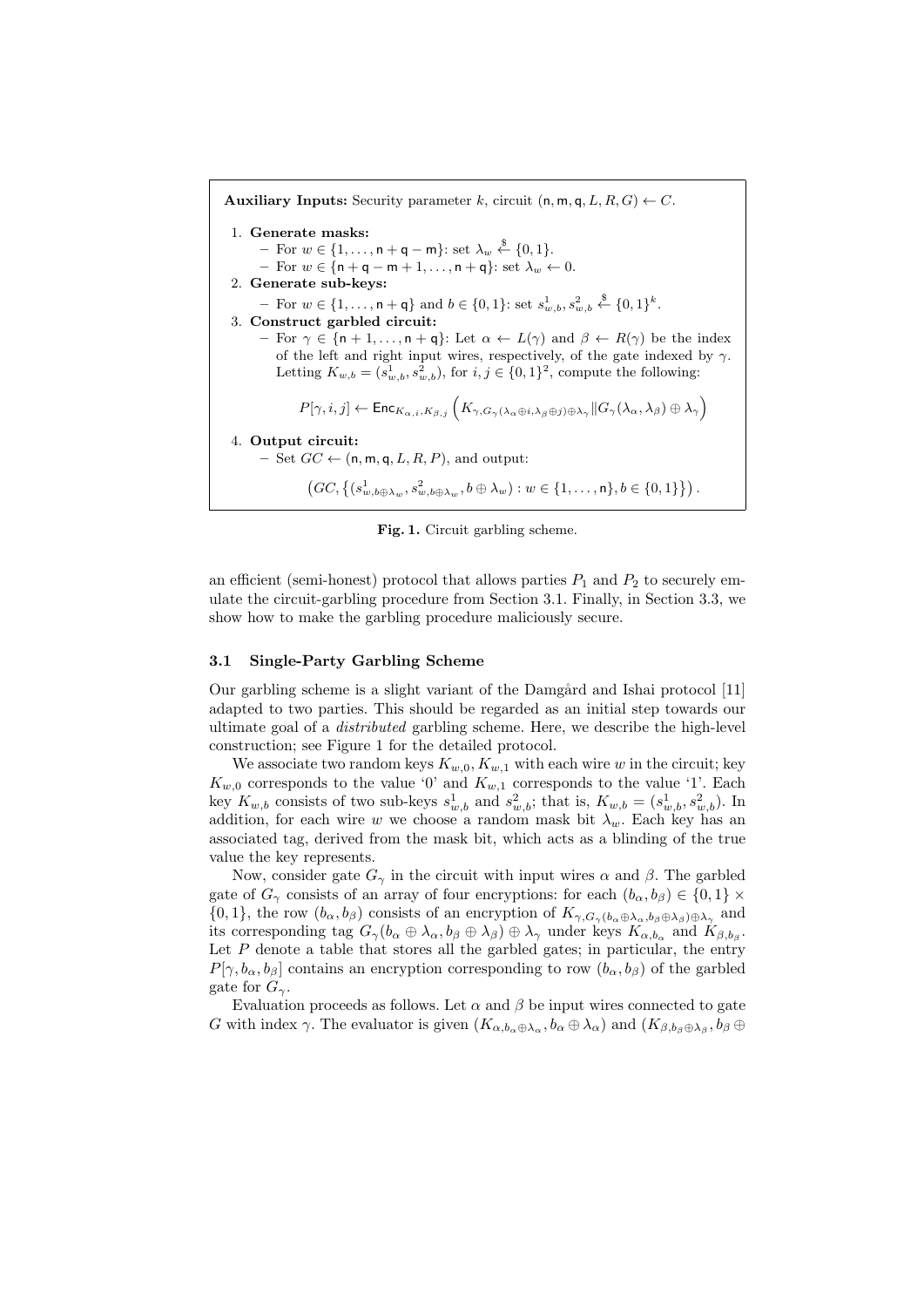$\lambda_{\beta}$ ), along with P. He takes the row  $P[\gamma, b_{\alpha} \oplus \lambda_{\alpha}, b_{\beta} \oplus \lambda_{\beta}]$  and decrypts it using the keys  $K_{\alpha,b_{\alpha}\oplus \lambda_{\alpha}}$  and  $K_{\beta,b_{\beta}\oplus \lambda_{\beta}}$ , resulting in  $(K_{\gamma,G(b_{\alpha},b_{\beta})\oplus \lambda_{\gamma}},G(b_{\alpha},b_{\beta})\oplus \lambda_{\gamma})$ . It is straightforward to verify that by continuing this evaluation, the output of each gate will be revealed masked by its corresponding mask. By picking masks of the output wires to be '0' we ensure that the evaluator receives the (unmasked) output of the circuit.

#### 3.2 Distributing the Garbling Scheme Between Two Parties

We now show how to emulate the above garbling scheme between two parties in the semi-honest setting. We assume the parties have access to the following two-party ideal functionalities:

- Gate computation  $\mathcal{F}_{gate}^G(\langle a\rangle,\langle b\rangle)$ : The functionality takes as input sharings  $\langle a \rangle$  and  $\langle b \rangle$  of bits a and b, respectively, and is parameterized by a binary gate G; it outputs a sharing  $\langle G(a, b) \rangle$  of the output of G on input  $(a, b)$ .
- One-out-of-two oblivious secret sharing  $\mathcal{F}_{\mathbf{oshare}}^i(\langle b \rangle, m_0, m_1)$ : The functionality takes as input a sharing  $\langle b \rangle$  of a bit b (i.e., each party inputs his share), along with two messages  $m_0$ ,  $m_1$  from  $P_i$ , and outputs a random two-outof-two sharing  $[m_b]$  of  $m_b$ .
- Constant bit sharing  $\mathcal{F}_{\text{const}}^b$  (): The functionality is parameterized by a bit  $b \in \{0, 1\}$ , and outputs a random sharing  $\langle b \rangle$  of b.
- Random bit sharing  $\mathcal{F}_{\text{rand}}($ : The functionality chooses a random bit  $r \overset{\$}{\leftarrow}$  $\{0, 1\}$  and computes and outputs a random sharing  $\langle r \rangle$  of r.
- Bit secret sharing  $\mathcal{F}_{ss}^{i}(b)$ : The functionality takes input bit  $b \in \{0,1\}$  from  $P_i$  and outputs a random two-out-of-two sharing  $\langle b \rangle$  of b.

Each of these can be instantiated efficiently in the semi-honest setting; see the full version [9] for details.

Distributed encryption scheme. We utilize Damgård and Ishai's distributed encryption scheme [11]. Suppose the message and the key for the encryption scheme are distributed as follows:

- The message m is secret-shared; i.e.,  $P_1$  holds  $[m]^{(1)}$  and  $P_2$  holds  $[m]^{(2)}$ .
- The encryption key  $K = (s^1, s^2)$  is distributed such that  $P_1$  holds  $s^1$  and  $P_2$ holds  $s^2$ .

The encryption of the secret-shared message m with tweak T under key  $K =$  $(s^1, s^2)$  is:

$$
\text{Enc}^T_K(m) = (\text{Enc}^1_{s^1,T}(m), \text{Enc}^2_{s^2,T}(m)) = \left( [m]^{(1)} \oplus F^1_{s^1}(T), [m]^{(2)} \oplus F^1_{s^2}(T) \right),
$$

where  $F_k^1$  is a PRF keyed by key k. To decrypt a ciphertext  $c := \mathsf{Enc}^T_K(m)$ , each party  $P_i$  sends his sub-key  $s^i$  to the decrypter, who uses them to recover the shares of  $m$  and reconstruct  $m$ .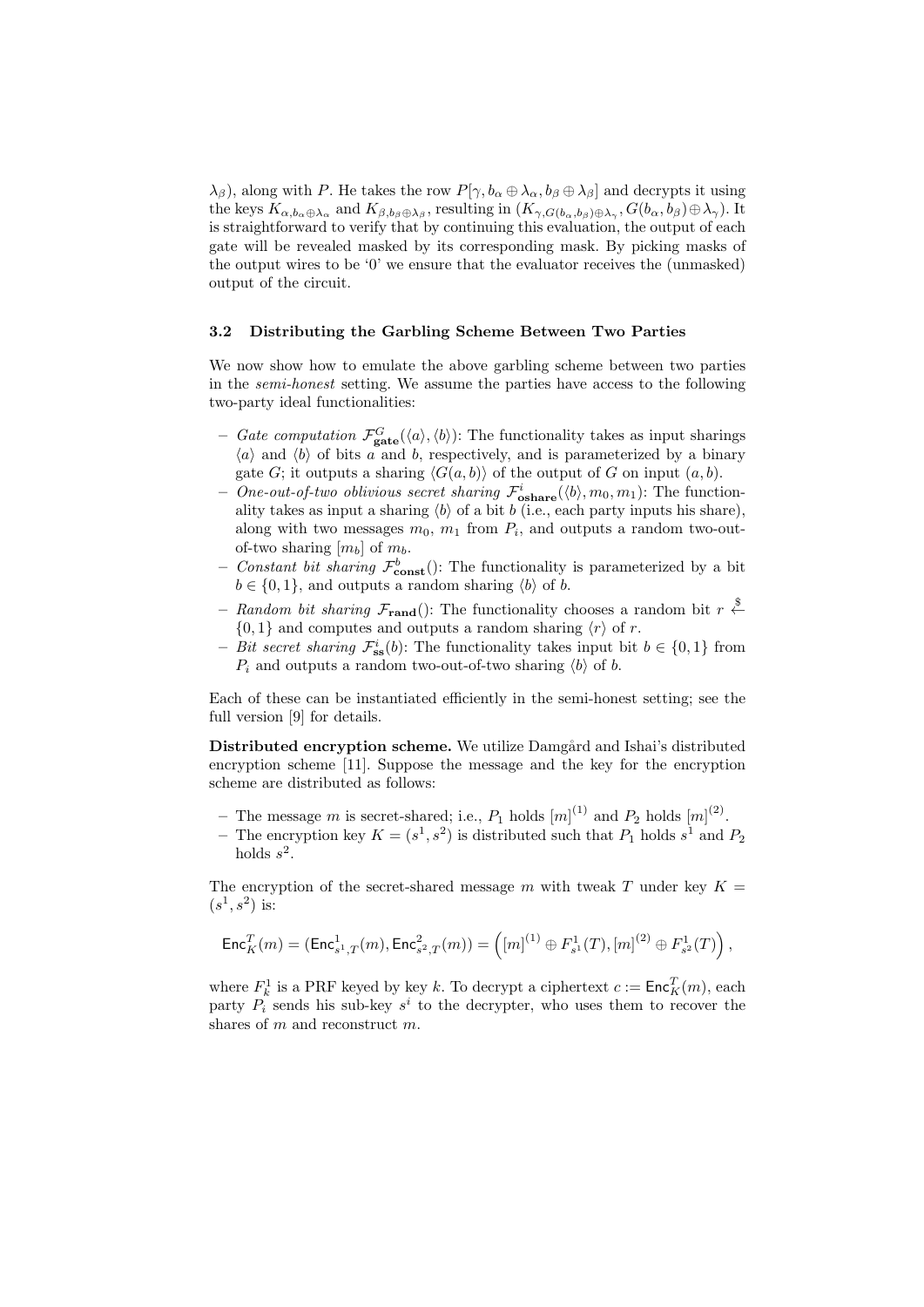Double encryption is defined analogously. For keys  $K_{\alpha} = (s_{\alpha}^1, s_{\alpha}^2)$  and  $K_{\beta} =$  $(s_\beta^1, s_\beta^2)$ , where  $P_i$  holds  $(s_\alpha^i, s_\beta^i)$ , encryption with tweak T works as follows:

$$
\text{Enc}_{K_{\alpha}, K_{\beta}}^T(m) = \left( [m]^{(1)} \oplus F_{s_{\alpha}^1}^1(T) \oplus F_{s_{\beta}^1}^2(T), [m]^{(2)} \oplus F_{s_{\alpha}^2}^1(T) \oplus F_{s_{\beta}^2}^2(T) \right).
$$

Distributed garbling scheme. We now give a high-level description of our two-party distributed garbling scheme  $\Pi_{\mathbf{GC}}(P_1, P_2)$ ; see Figure 2 for details. As before, for each wire w in the circuit we associate keys  $K_{w,0} = (s_{w,0}^1, s_{w,0}^2)$  and  $K_{w,1} = (s_{w,1}^1, s_{w,1}^2)$  corresponding to bits '0' and '1', respectively. However, in the distributed setting, each sub-key is only known to one of the two parties; i.e.,  $P_i$  only knows  $(s_w^i, s_{w,1}^i)$ . Each wire is also associated with a mask bit  $\lambda_w$ which is secret shared between the two parties such that no party knows  $\lambda_w$ .

Consider gate  $G_{\gamma}$  in the circuit with input wires indexed by  $\alpha$  and  $\beta$ . As in the non-distributed case, we construct an array containing four rows corresponding to a random permutation of the four possible outcomes of gate  $G_{\gamma}$ applied to bits  $b_{\alpha}$  and  $b_{\beta}$ . However, in the distributed case neither party should know what is being encrypted. Recall that in the non-distributed setting, the circuit generator can easily compute  $G_{\gamma}(\lambda_{\alpha} \oplus b_{\alpha}, \lambda_{\beta} \oplus b_{\beta})$  to construct the array. However, in the distributed setting, neither party knows (and should not know)  $\lambda_{\alpha}$  or  $\lambda_{\beta}$ . Thus, the parties utilize the  $\mathcal{F}_{\text{gate}}$  functionality, which takes as input the shares  $\langle \lambda_{\alpha} \rangle \oplus \langle b_{\alpha} \rangle$  and  $\langle \lambda_{\beta} \rangle \oplus \langle b_{\beta} \rangle$ , and computes a sharing of  $G_{\gamma}(\lambda_{\alpha}\oplus b_{\alpha},\lambda_{\beta}\oplus b_{\beta}).$  Let  $\langle \sigma_{\gamma,b_{\alpha},b_{\beta}} \rangle = \mathcal{F}_{gate}^G(\langle b_{\alpha} \rangle \oplus \langle \lambda_{\alpha} \rangle, \langle b_{\beta} \rangle \oplus \langle \lambda_{\beta} \rangle) \oplus \langle \lambda_{\gamma} \rangle.$  The value  $\sigma_{\gamma,b_\alpha,b_\beta}$  denotes which key to encrypt; that is, in row  $(b_\alpha,b_\beta)$  we encrypt key  $K_{\gamma,\sigma_{\gamma,b_\alpha,b_\beta}}.$  However, we must still enforce that neither party knows what key  $K_{\gamma,\sigma_\gamma,b_\alpha,b_\beta}$  represents. We handle this by utilizing another functionality,  $\mathcal{F}_{\text{oshare}}$ . For each of the four  $\sigma_{\gamma,b_{\alpha},b_{\beta}}$  values, and for each party  $P_i$ , the parties compute  $\mathcal{F}_{\text{oshare}}^i(\langle \sigma_{\gamma,b_\alpha,b_\beta},s_{\gamma,0}^i,s_{\gamma,1}^i\rangle)$ . This produces a share of the appropriate sub-key for party  $P_i$ , with the crucial fact that  $P_i$  does not know which of his sub-keys was shared. The results of  $\mathcal{F}_{\mathbf{oshare}}$  are used as the shares to be encrypted.

Note that we can use this two-party distributed garbling scheme as a building block for a somewhat efficient semi-honest two-party secure computation protocol. See the full version [9] for the detailed construction. We do not claim that this scheme is superior to existing 2PC protocols; however, it serves as an important building-block to our end goal of an efficient 3PC protocol.

Also note that this distributed garbling scheme can scale to more than two parties, given access to multi-party variants of the necessary functionalities. Thus, we can also achieve (semi-honest) multi-party secure computation using this approach; we leave the development of efficient instantiations of these functionalities as future work.

#### 3.3 Achieving Malicious Security

The semi-honest distributed garbling scheme described in Section 3.2 can be directly adapted to work against a malicious adversary by modifying the hybrid functionalities to work in an authenticated manner; namely, we use authenticated sharings in place of standard secret sharings: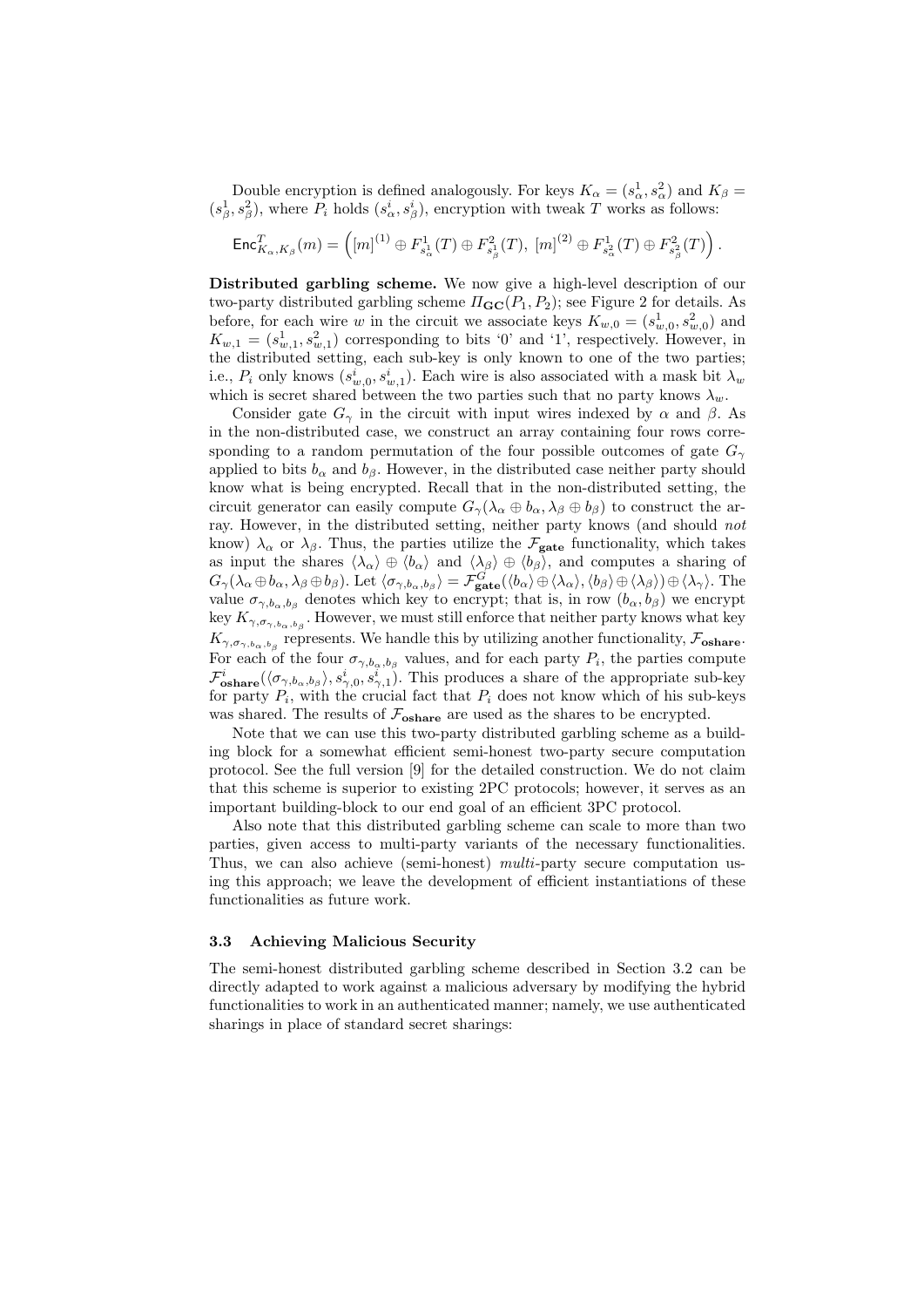Auxiliary Inputs: Security parameter k, circuit  $(n, m, q, L, R, G) \leftarrow C$ .

 $P_1$  and  $P_2$  compute  $\langle 1 \rangle \leftarrow \mathcal{F}_{\text{const}}^1$ , which they use throughout.

- 1. Generate mask bits:
	- $-$  For  $w \in \{1, ..., n_1\}$ :  $P_1$  sets  $\lambda_w \stackrel{\$}{\leftarrow} \{0, 1\}$  and  $\langle \lambda_w \rangle \leftarrow \mathcal{F}_{ss}^1(\lambda_w)$ .
	- For  $w \in \{n_1 + 1, \ldots, n\}$ :  $P_2$  sets  $\lambda_w \stackrel{\$}{\leftarrow} \{0, 1\}$  and  $\langle \lambda_w \rangle \leftarrow \mathcal{F}_{ss}^2(\lambda_w)$ .
	- For  $w \in \{n+1, \ldots, n+q-m\}$ : set  $\langle \lambda_w \rangle \leftarrow \mathcal{F}_{\text{rand}}$ .
	- $-$  For  $w \in \{n + q m + 1, ..., n + q\}$ : set  $\langle \lambda_w \rangle$  ←  $\mathcal{F}_{const}^0$ .

# 2. Generate sub-keys:

- For  $w \in \{1, ..., n + q\}$  and  $b \in \{0, 1\}$ :  $P_i$  sets  $s_{w, b}^i \stackrel{\$}{\leftarrow} \{0, 1\}^k$ .

#### 3. Construct garbled circuit:

– For  $\gamma \in \{\mathsf{n}+1,\ldots,\mathsf{n}+\mathsf{q}\}\colon$  Let  $\alpha \leftarrow L(\gamma)$  and  $\beta \leftarrow R(\gamma)$  be the indices of the left and right input wires, respectively, of the gate indexed by  $\gamma$ . For  $i, j \in \{0,1\}^2$ , compute the following selector bits:

$$
\langle \sigma_{\gamma,i,j} \rangle \leftarrow \mathcal{F}_{\textbf{gate}}^{G_{\gamma}}(\langle \lambda_{\alpha} \rangle \oplus \langle i \rangle, \langle \lambda_{\beta} \rangle \oplus \langle j \rangle) \oplus \langle \lambda_{\gamma} \rangle.
$$

Next, for  $i, j \in \{0,1\}^2$ , compute sharings of the appropriate sub-keys to use for each row:

$$
\begin{array}{c} \left[\hat{s}_{\gamma,i,j}^1\right] \leftarrow \mathcal{F}_\mathtt{oshare}^{1}(\langle\sigma_{\gamma,i,j}\rangle, s_{\gamma,0}^1, s_{\gamma,1}^1), \\ \left[\hat{s}_{\gamma,i,j}^2\right] \leftarrow \mathcal{F}_\mathtt{oshare}^{2}(\langle\sigma_{\gamma,i,j}\rangle, s_{\gamma,0}^2, s_{\gamma,1}^2). \end{array}
$$

Finally, for  $i, j \in \{0, 1\}^2$ , compute the distributed encryptions of the (permuted) sub-keys and selector bits. That is, letting  $K_{w,b} = (s_{w,b}^1, s_{w,b}^2)$ , compute:

$$
(P^1[\gamma,i,j],P^2[\gamma,i,j]) \leftarrow \mathrm{Enc}^{\gamma\|i\|j}_{K_{\alpha,i},K_{\beta,j}}(\left[\hat{s}^1_{\gamma,i,j}\right]\|\left[\hat{s}^2_{\gamma,i,j}\right]\|\langle\sigma_{\gamma,i,j}\rangle).
$$

4. Output circuit:

- Let 
$$
C^i \leftarrow (n, m, q, L, R, P^i), S^i \leftarrow \{(s_w^i, 0, s_w^i, 1) : w \in \{1, ..., n\}\}.
$$
  
\n-  $P_1$  outputs  $\left(C^1, S^1, \left\{((b_w)^{(1)}, \langle \lambda_w \rangle^{(1)}, b_w, \lambda_w) : w \in \{1, ..., n_1\}\right\}\right).$   
\n-  $P_2$  outputs  $\left(C^2, S^2, \left\{((b_w)^{(2)}, \langle \lambda_w \rangle^{(2)}, b_w, \lambda_w) : w \in \{n_1 + 1, ..., n\}\right\}\right).$ 

Fig. 2. Two-party distributed circuit-garbling protocol  $\Pi_{\mathbf{GC}}(P_1, P_2)$ . For semi-honest security, use standard secret sharing; for malicious security use authenticated secret sharing.

- $-\mathcal{F}^1_{\text{const}}($  and  $\mathcal{F}_{\text{rand}}()$ : The output share is authenticated.
- $-\mathcal{F}_{gate}^{G}(\langle a\rangle,\langle b\rangle)$ : The inputs and outputs are all authenticated sharings.
- $-\mathcal{F}_{\text{oshare}}^{i}(\langle b \rangle, m_0, m_1)$ : The selection bit b is an authenticated sharing.
- $-\mathcal{F}_{ss}^{i}(b)$ : The output is an authenticated sharing of b.

Observe that we only authenticate sharings of bits and not sharings of the subkeys  $s_{w,b}^i$ . This complicates the proof, as the sharing does not provide means of protecting against a malicious party sending inconsistent key-shares, but yields a more efficient construction; see the full version [9] for details.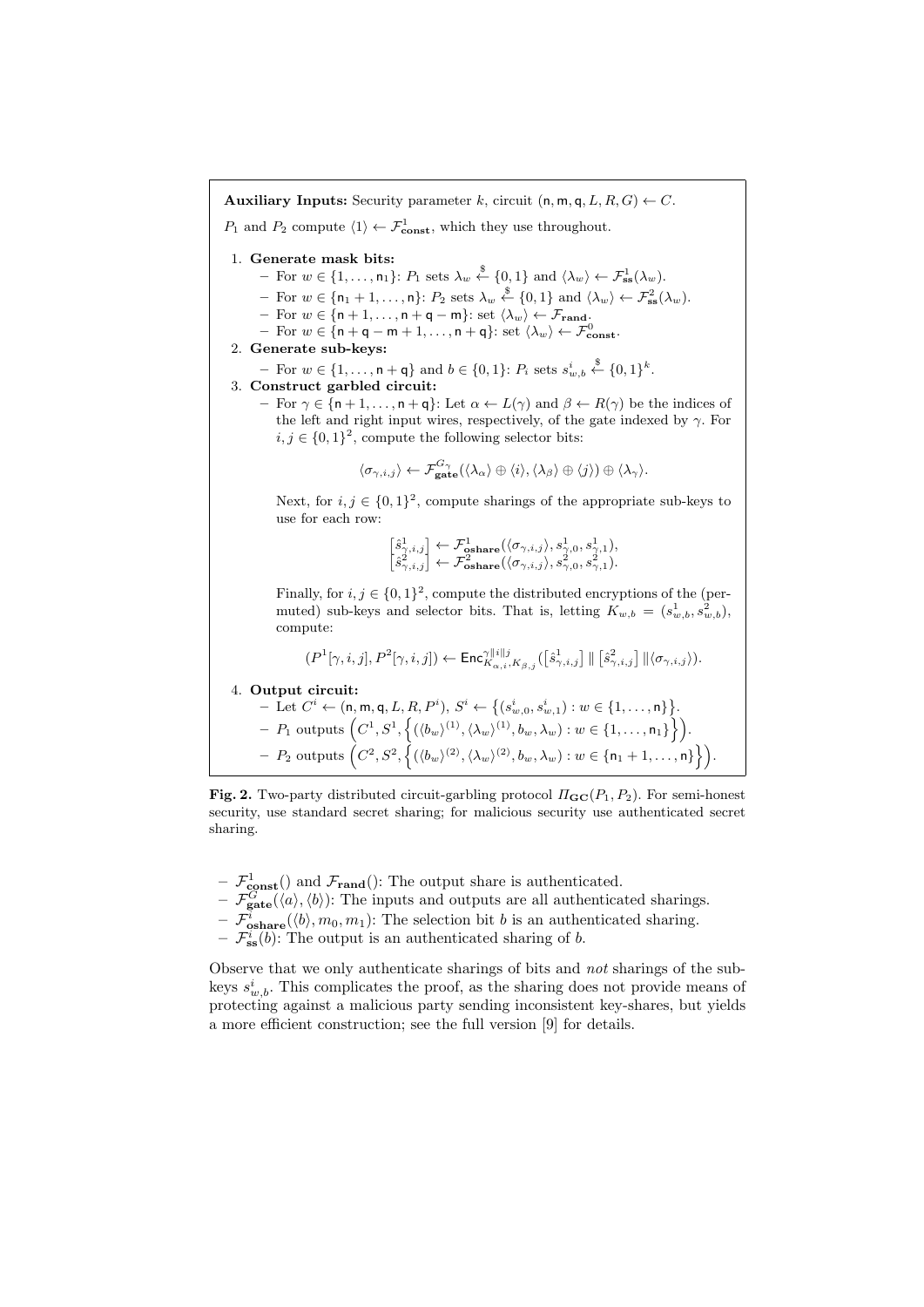We also need a notion of *encrypting* authenticated shares. Recall that for an authenticated share  $\langle b \rangle = (\langle b \rangle^{(1)}, \langle b \rangle^{(2)})$ , we have  $\langle b \rangle^{(i)} = (b_i, t_i, k_j)$ , where party  $P_i$  holds  $b_i$  and  $t_i$ , and party  $P_j$  holds  $k_j$ . Thus, letting  $K = (s^1, s^2)$ , we define

$$
\mathsf{Enc}^T_{K}(\langle b \rangle) = (\mathsf{Enc}^1_{s^1,T}(b_1 \| t_1 \| k_1), \mathsf{Enc}^2_{s^2,T}(b_2 \| t_2 \| k_2)).
$$

On decryption, each party's ciphertext is decrypted and the authenticity of  $b_1$ and  $b_2$  are verified using the (encrypted) tags and keys. Thus, when evaluating a garbled circuit, the party checks the authenticity of the share from the decrypted row of each garbled gate; if the check fails, the party aborts.

Again, we can convert this garbling scheme into a (now maliciously-secure) 2PC scheme; see the full version [9] for the details. Likewise, we could also construct an MPC variant with efficient *multi-party* instantiations of the underlying functionalities which we leave as future work.

# 4 Three-Party Computation from Cut-and-Choose

As mentioned above, we can directly adapt the distributed garbling scheme to work over multiple parties, and thus construct a 3PC scheme; however, in this case the underlying functionalities need to support multiple parties rather than just two parties and are thus unlikely to be more efficient in practice. Thus, in this section we show how to utilize the maliciously secure two-party distributed garbling scheme from Section 3 to construct a maliciously secure three-party secure computation protocol, using almost entirely two-party constructs (the only three-party functionality needed is that of coin-tossing).

We first cover preliminary notions, such as the ideal functionalities we need, in Section 4.1. Then, in Section 4.2 we show how to adapt a combination of two existing cut-and-choose protocols [27, 28] to the three-party setting. In the full version [9] we use this "generic" protocol to show how to adapt Lindell's protocol [25] (the current state-of-the-art garbled-circuit-based protocol at the time of writing) to the three-party setting. The cost of each of these three-party protocols is roughly eight times the computational cost of the underlying twoparty protocol they are based on, and roughly sixteen times the communication cost (plus the cost of a small number of OTs per gate, which can be efficiently amortized using OT extension [21, 32]), and thus we show that we can achieve efficient secure three-party computation at only a small factor of the cost of the most efficient Yao-based two-party protocol.

#### 4.1 Preliminaries

Ideal functionalities. In addition to the ideal functionalities used in the twoparty distributed garbling scheme, we need the following additional (maliciously secure) functionalities:

– Three-party coin-flipping  $\mathcal{F}_{cf}$ ): The functionality outputs a random bitstring  $\rho \stackrel{\$}{\leftarrow} \{0,1\}^s$  to each party.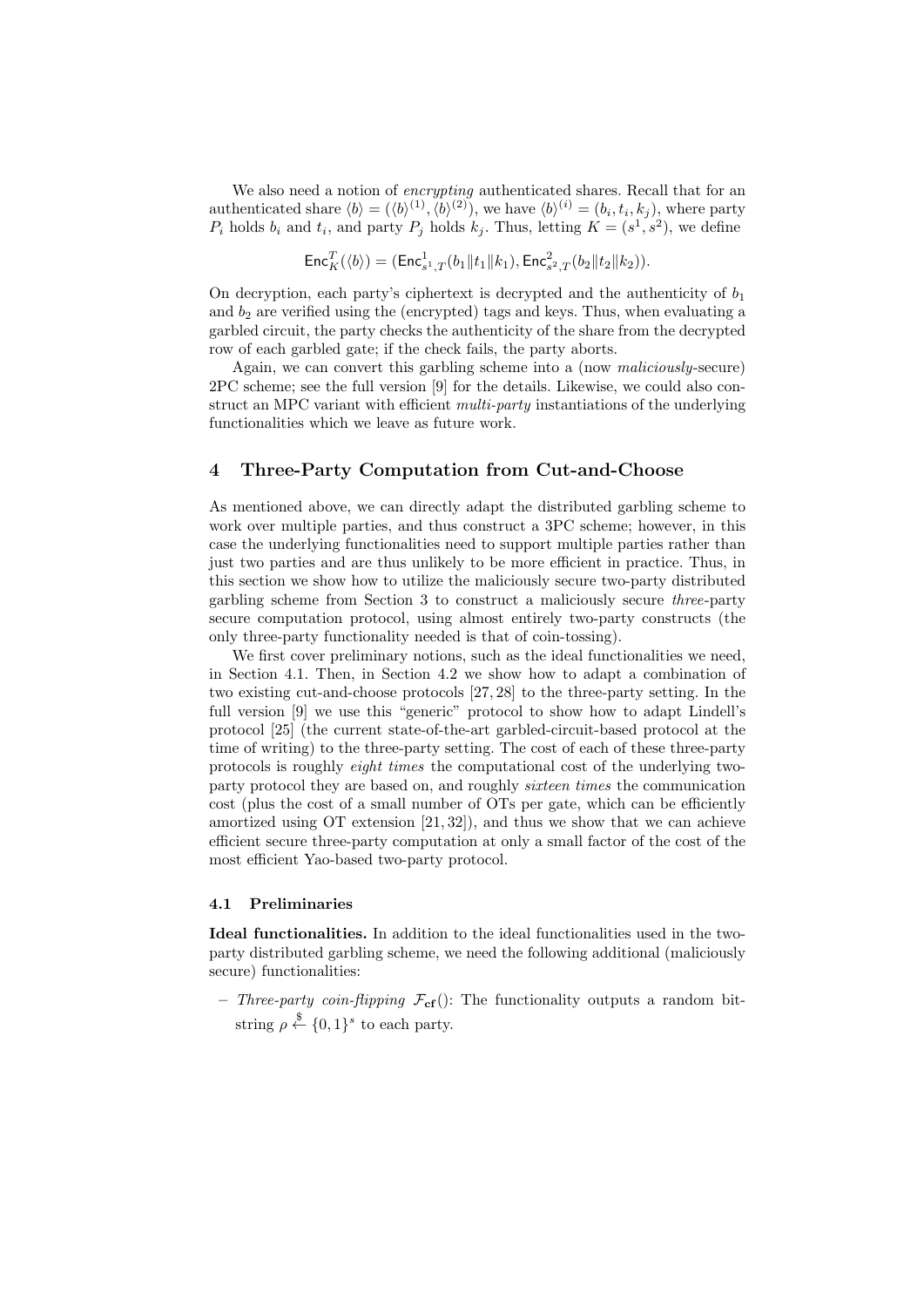- One-out-of-two oblivious transfer  $\mathcal{F}_{\mathbf{ot}}^{i,j}(b, m_0, m_1)$ : The functionality takes as input a choice bit b from party  $P_i$  and messages  $m_0$ ,  $m_1$  from  $P_j$ , and outputs  $m_b$  to party  $P_i$ .
- $ZKPo\tilde{K}$  of extended Diffie-Hellman tuple  $\mathcal{F}^{i,j}_{\bf zkpok}(a,(g,h_0,h_1,\{u_i,v_i\}_i))$ : The functionality takes as input a from party  $P_i$ , and tuple  $(g, h_0, h_1, \{u_i, v_i\}_i)$ from party  $P_j$ , and outputs 1 to party  $P_j$  if either all tuples in  $\{(g, h_0, u_i, v_i)\}_i$ are Diffie-Hellman tuples with  $h_0 = g^{\dot{a}}$  or all tuples in  $\{(g, h_1, u_i, v_i)\}_i$  are Diffie-Hellman tuples with  $h_1 = g^a$ , and 0 otherwise.

These can all be efficiently instantiated in a standard fashion; see the full version [9] for the details.

Distributed garbled circuits for three parties. Note that the garbling protocol  $\Pi_{\mathbf{GC}}$  in Figure 2 only garbles a circuit containing inputs from two parties. We can easily adapt this to support input from a third (external) party as follows. Let  $\Pi'_{\text{GC}}(P_1, P_2)$  be the same as  $\Pi_{\text{GC}}(P_1, P_2)$  except for the following modifications:

- All operations over  $P_2$ 's input now operate over wires  $w \in \{\mathsf{n}_1 + 1, \ldots, \mathsf{n}_2\}.$
- In Step 1, we add the following for generating shares for  $P_3$ 's input wires: For  $w \in \{n_2 + 1, \ldots, n\}$ : generate  $\langle \lambda_w \rangle \leftarrow \mathcal{F}_{\text{rand}}$ .
- In Step 4, party  $P_i$  outputs  $\{\langle \lambda_w \rangle^{(i)} : w \in \{\mathsf{n}_2 + 1, \ldots, \mathsf{n}\}\}\$ in addition to his normal outputs.

# 4.2 Achieving Malicious Security for Three Parties

Note that our two-party distributed garbling scheme has the property that if at most one of the two parties is corrupt, the garbling of circuit  $C$  either correctly evaluates C on  $P_1$ 's and  $P_2$ 's inputs, or causes the evaluator to abort. That is, a malicious party cannot "alter" the garbling to evaluate some circuit other than C. Now, if both  $P_1$  and  $P_2$  are corrupt, they can of course garble an arbitrary circuit. This suggests the following approach to three-party computation: If either  $P_1$  or  $P_2$  are honest, we need only construct a single garbled circuit, which is sent to  $P_3$  to be evaluated. To cover the case where both  $P_1$  and  $P_2$ are corrupt, we use cut-and-choose to prevent  $P_3$  from evaluating a maliciously constructed circuit. In what follows, we utilize existing cut-and-choose protocols from the literature [27, 28] and "plug in" our distributed garbling scheme as necessary. Thus, security mostly follows from the security proofs of the underlying cut-and-choose protocols. In the full version [9] we show how we can use this protocol in an adaptation of Lindell's protocol [25] to the three-party setting.

The basic intuition for security is as follows. Cut-and-choose is used to prevent  $P_3$  from evaluating maliciously constructed circuits when both  $P_1$  and  $P_2$ are malicious. For the case where either  $P_1$  or  $P_2$  is honest,  $\Pi'_{\text{GC}}(P_1, P_2)$  assures us that the garbled circuit constructed between  $P_1$  and  $P_2$  is either correctly constructed or causes  $P_3$  to abort (independent of any party's input).

Protocol description. We assume the reader is familiar with the cut-andchoose technique; here we briefly discuss the main technical challenges that result from a naïve application of cut-and-choose and how we address them.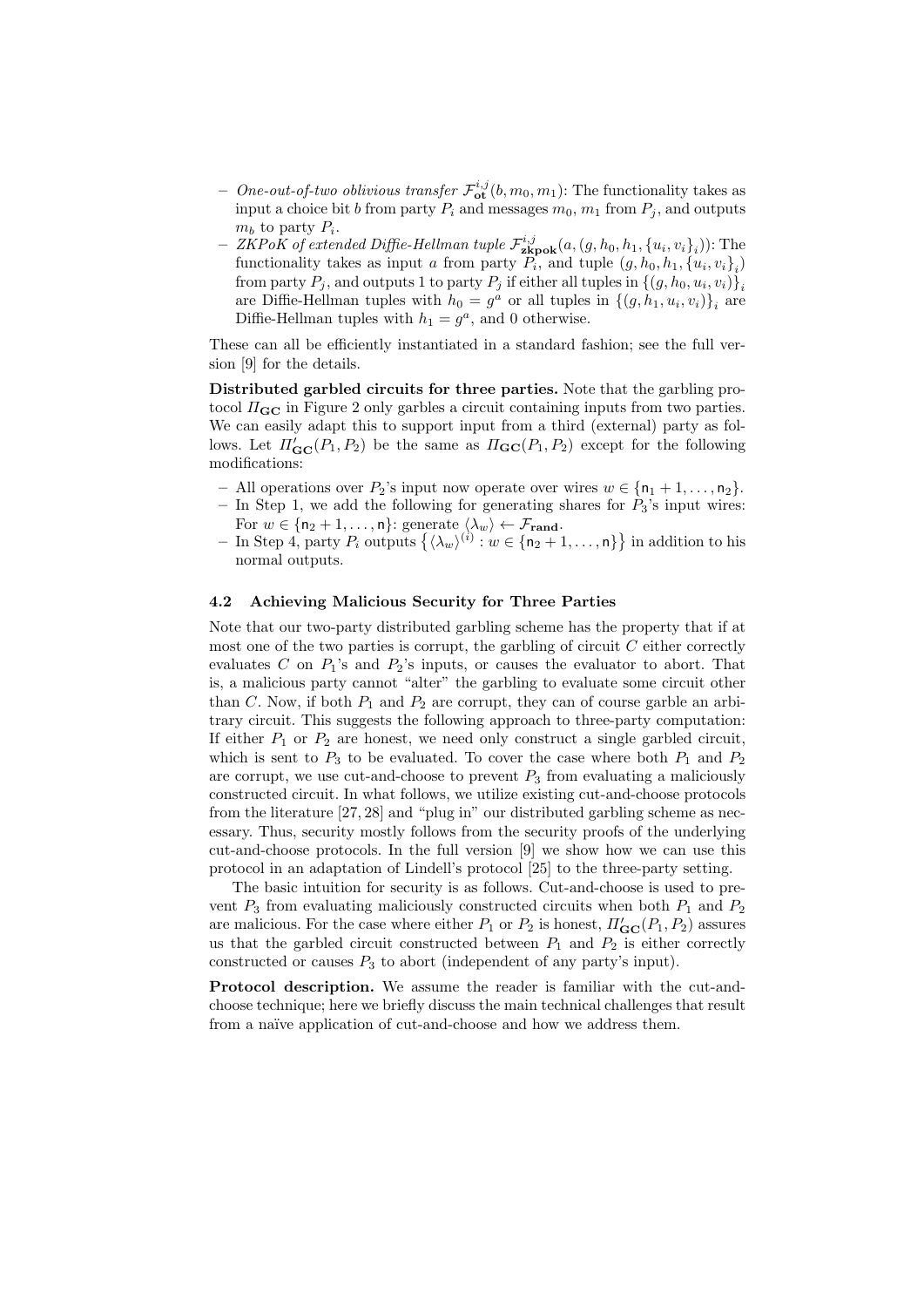- Input inconsistency. The use of cut-and-choose produces multiple garbled circuits to be evaluated by  $P_3$ . The idea with this attack is that a given party (either  $P_1$  or  $P_2$  in the three-party case) can give inconsistent sub-keys in each of these circuits such that  $P_3$  ends up evaluating different inputs for  $P_1/P_2$  instead of consistent inputs across all garbled circuits. This is a well-known attack, and there are multiple solutions in the two-party setting. Here, we use the Diffie-Hellman pseudorandom synthesizer trick [30, 28] and adapt it in a straightforward manner to the three-party setting.
- Selective failure. This attack arises when the parties execute OT to send the sub-keys for  $P_3$ 's input. Note that if the sender in the OT inputs one valid label and one invalid label, he can learn a bit of  $P_3$ 's input by learning whether the garbled-circuit evaluation fails or not. We circumvent this problem by directly applying the "XOR-tree" approach [27].

We now give a high-level description of our protocol.

- 1. The parties first replace the input circuit  $C^0$  with a circuit C, where the only difference is each of  $P_3$ 's input wires is replaced by an XOR of s new input wires, preventing either party  $P_1$  or  $P_2$  from launching a selective failure attack on  $P_3$ 's input choices.
- 2.  $P_1$  and  $P_2$  generate the required commitments needed for input consistency, as is done in the protocol of Lindell and Pinkas [28].
- 3.  $P_1$  and  $P_2$  construct s garbled circuits using  $\Pi'_{\text{GC}}$  and the input sub-keys generated as in the protocol of Lindell and Pinkas [28].
- 4.  $P_1$  and  $P_2$  compute authenticated sharings (between each other;  $P_3$  is not involved here) of their input bits.
- 5.  $P_1$  and  $P_2$  both run (separately) an OT protocol with  $P_3$  for each of  $P_3$ 's input wires, where  $P_1/P_2$  input their sub-keys and  $P_3$  chooses based on his input. (Note that any cheating by  $P_1/P_2$  here will be caught with highprobability by the cut-and-choose step below.) Thus,  $P_3$  now has keys for each of his input bits.
- 6.  $P_1$  and  $P_2$  send the (distributed) garbled circuits, along with the input consistency commitments, to  $P_3$ .
- 7. All three parties run a coin-tossing protocol to determine which circuits for  $P_3$  to open and which to evaluate.
- 8. For the evaluation circuits,  $P_1$  and  $P_2$  send the sub-keys and selector bits for their inputs to  $P_3$ . Note that we need to be careful in this step, as we need to enforce that, for example,  $P_1$  uses the same input as was shared in Step 2 above. This is accomplished as follows. Recall that  $P_1$  and  $P_2$  have sharings of each other's inputs and mask bits, all of which are authenticated. Thus,  $P_1$  can send the (authenticated) share of her masked input to  $P_2$ , who can verify its authenticity, and thus reconstruct the masked input bit using his own share (and likewise for  $P_2$ ). This allows an honest  $P_2$  to send the correct sub-key (correct in the sense that it corresponds to  $P_1$ 's input shared in Step 2) to  $P_3$ , even with a malicious  $P_1$ .
- 9. For the check circuits,  $P_1$  and  $P_2$  send the required information for  $P_3$  to decrypt the check circuits and verify correctness. If any of these check circuits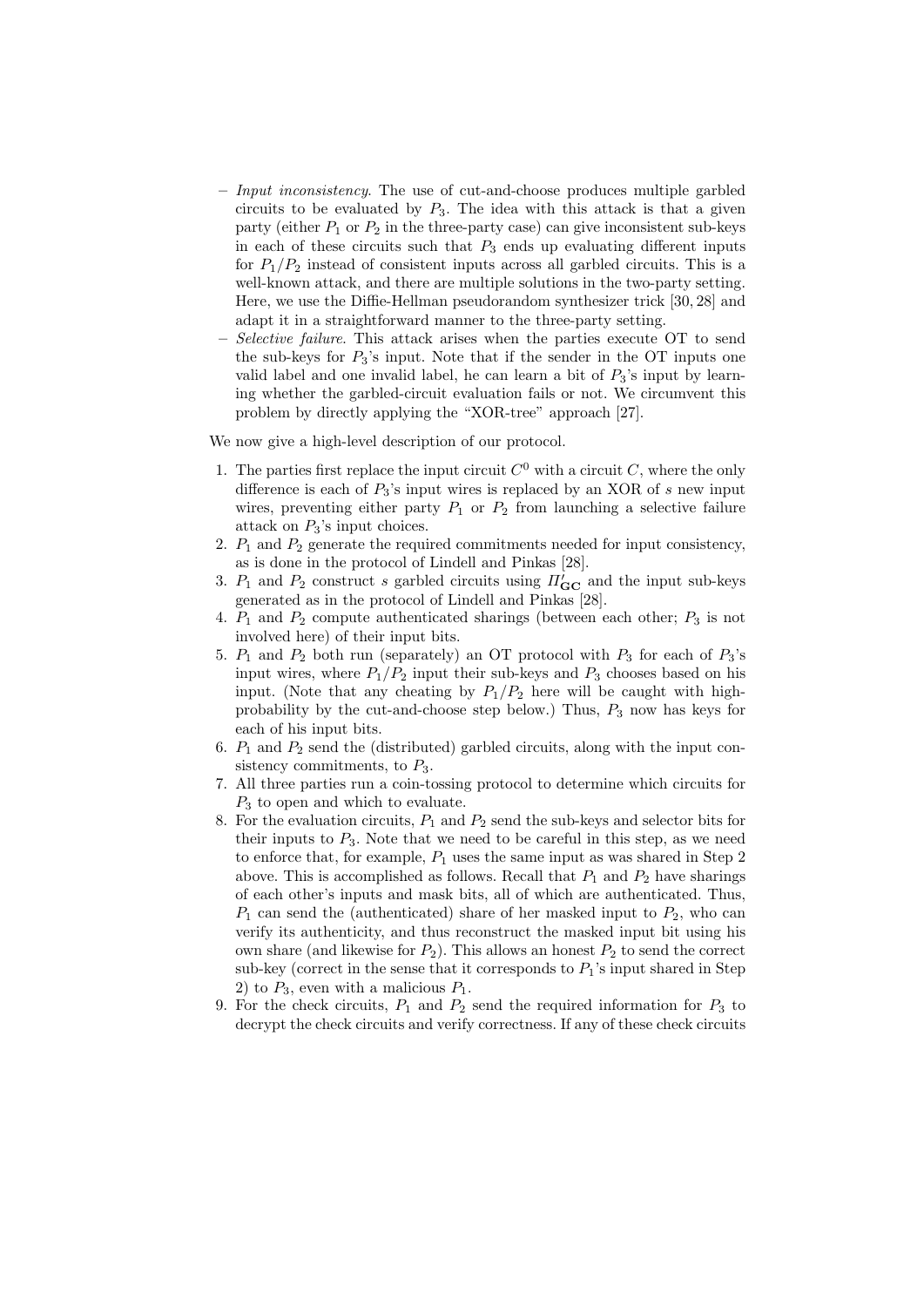are incorrectly constructed,  $P_3$  aborts; otherwise, he has high confidence that the majority of the evaluation circuits are correctly constructed.

- 10. For the evaluation circuits,  $P_3$  checks for input consistency against the subkeys sent by  $P_1$  and  $P_2$  in Step 8 using a zero-knowledge proof-of-knowledge protocol [28], aborting on any inconsistency.
- 11. Finally,  $P_3$  evaluates the evaluation circuits, outputting the majority over the circuits' output.

See below for the full protocol description.

# Protocol  $\Pi^m_{\textbf{3PC}}(P_1, P_2, P_3)$

**Auxiliary Inputs:** Security parameter  $k$ , statistical security parameter  $s$ , circuit  $C^0$ , cyclic group  $\mathbb G$  with (prime) order q and generator g, and randomness extractor H. **Inputs:** For  $w \in \{1, ..., n_1\}$ ,  $P_1$  has inputs  $b_w$ ; for  $w \in \{n_1 + 1, ..., n_2\}$ ,  $P_1$  has inputs  $b_w$ ; for  $w \in \{n_2 + 1, \ldots, n\}$ ,  $P_3$  has inputs  $b_w$ . 1. Each party replaces  $C^0$  with a circuit C where each of  $P_3$ 's input wires is replaced by an exclusive-or of s new input wires. We let  $(n, m, q, L, R, G) \leftarrow C$ , and denote  $P_3$ 's new inputs by  $\hat{b}_w$ . 2. For  $w \in \{1,\ldots,n_1\}$ :  $P_1$  sets  $a^1_{w,0}, a^1_{w,1} \stackrel{\$}{\leftarrow} \mathbb{Z}_q$  and constructs  $\{(w, 0, g^{a_w^{1}(0)}, (w, 1, g^{a_w^{1}(1)})\}.$ For  $w \in \{\mathsf{n}_1 + 1, \ldots, \mathsf{n}_2\}: P_2$  sets  $a^2_{w,0}, a^2_{w,1} \overset{\$}{\leftarrow} \mathbb{Z}_q$  and constructs  $\{(w, 0, g^{a_w^2, 0}), (w, 1, g^{a_w^2, 1})\}.$ For  $j \in \{1, \ldots, s\}$ :  $P_i$ , for  $i \in \{1, 2\}$ , sets  $r_j^i \stackrel{\$}{\leftarrow} \mathbb{Z}_q$  and constructs  $\left\{(j, g^{r_j^i})\right\}$ . For  $j \in \{1, \ldots, s\}$ :  $P_1$  and  $P_2$  run up to Step 2 ("Generate sub-keys") of  $\Pi_{\text{GC}}^3(P_1, P_2)$ , where the parties do the following in the jth iteration:  $-$  For  $w \in \{1, ..., n_1\}$ :  $P_1$  sets  $s^1_{w, b \oplus \lambda_{w,j}, j}$  ←  $H(g^{a^1_{w, b} \cdot r^1_j})$  for  $b \in \{0, 1\}$ .  $-$  For  $w \in \{\mathsf{n}_1 + 1, \ldots, \mathsf{n}_2\}$ :  $P_2$  sets  $s^2_{w,b\oplus\lambda_{w,j},j}$  ←  $H(g^{a^2_{w,b} \cdot r^2_j})$  for  $b \in \{0,1\}$ . – All other sub-keys are generated in the normal fashion. 3. For  $j \in \{1, \ldots, s\}$ :  $P_1$  and  $P_2$  continue their executions of  $\prod_{\mathbf{G} \in \mathbf{C}}^3(P_1, P_2)$ , producing garbled circuit  $GC_j$ . 4. For  $w \in \{1, \ldots, n_1\}$ :  $P_1$  and  $P_2$  compute  $\langle b_w \rangle \leftarrow \mathcal{F}_{ss}^1(b_w)$ . For  $w \in \{\mathsf{n}_1 + 1, \ldots, \mathsf{n}_2\}$ :  $P_1$  and  $P_2$  compute  $\langle b_w \rangle \leftarrow \mathcal{F}_{ss}^2(b_w)$ . 5. For  $j \in \{1, \ldots, s\}$  and  $w \in \{\mathsf{n}_2 + 1, \ldots, \mathsf{n}\}\colon P_1$  and  $P_2$  exchange  $\langle \lambda_{w,j} \rangle$  with each other, reconstructing  $\lambda_{w,j}$  locally. Both  $P_1$  and  $P_2$  send  $\lambda_{w,j}$  to  $P_3$ . For  $w \in \{n_2+1,\ldots,n\}$ :  $P_i$ , for  $i \in \{1,2\}$ , and  $P_3$  run  $\mathcal{F}_{\textbf{ot}}$ , with  $P_i$  as the sender  $\text{inputting } \left( \left\{ s_{w,\lambda_{w,j},j}^{i} \right\}_{j \in \{1,...,s\}}, \left\{ s_{w,\lambda_{w,j} \oplus 1,j}^{i} \right\}_{j \in \{1,...,s\}} \right)$ ) and  $P_3$  as the receiver inputting  $\hat{b}_w$ . 6.  $P_i$ , for  $i \in \{1, 2\}$ , sends the sets from Step 2, along with  $\{GC_j^i\}_{i=1}^s$ , to  $P_3$ . 7. The parties set  $\rho \leftarrow \mathcal{F}_{cf}$ . Let  $\mathcal{CC} = \{i : \rho_i = 1\}$ , and  $\mathcal{EC} = \{1, \ldots, s\} \setminus \mathcal{CC}$ . 8. For  $j \in \mathcal{EC}$ :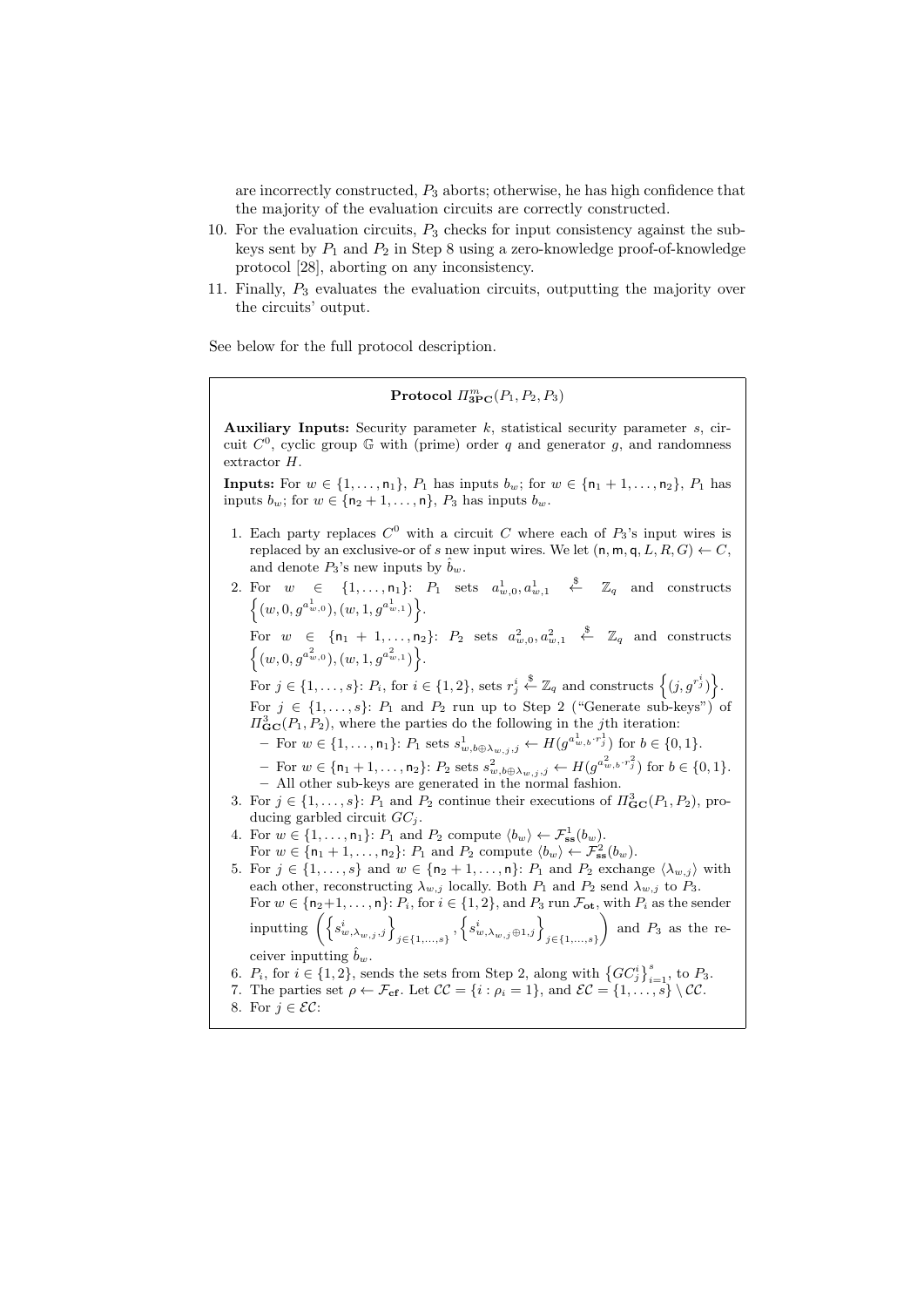- − For  $w \in \{1, ..., n_1\}$ :  $P_1$  sends  $\langle b_w \rangle^{(1)} \oplus \langle \lambda_{w,j} \rangle^{(1)}$  to  $P_2$ , who reconstructs  $b_w \oplus \lambda_{w,j}$  locally.  $P_1$  sends  $(s_{w,b_w \oplus \lambda_{w,j},j}^1, b_w \oplus \lambda_{w,j})$  to  $P_3$ , and  $P_2$  sends  $(s_w^2, b_w \oplus \lambda_{w,j}, j, b_w \oplus \lambda_{w,j})$  to  $P_3$ .  $-$  For  $w \in \{n_1+1,\ldots,n\}$ :  $P_2$  sends  $\langle b_w \rangle^{(2)} \oplus \langle \lambda_{w,j} \rangle^{(2)}$  to  $P_1$ , who reconstructs  $b_w \oplus \lambda_{w,j}$  locally.  $P_1$  sends  $(s_{w,b_w \oplus \lambda_{w,j},j}^1, b_w \oplus \lambda_{w,j})$  to  $P_3$ , and  $P_2$  sends  $(s_w^2, b_w \oplus \lambda_{w,j}, j, b_w \oplus \lambda_{w,j})$  to  $P_3$ . 9. For  $j \in \mathcal{CC}$ :  $-P_i$ , for  $i \in \{1,2\}$ , does the following: • Sends  $r_j^i$  to  $P_3$ , and  $P_3$  checks that these values are consistent with the pairs  $\{(j, g^{r_j^i})\}$  sent before. • For  $w \in \{1, \ldots, n\}$ : Sends sub-keys  $s_w^i_{w, 0, j}$  and  $s_w^i_{w, 1, j}$ , mask bit share  $\lambda_{w,j}^{(i)}$ , and the keys to the authenticated bits to  $P_3$ . – Given the above information,  $P_3$  reconstructs all input labels and verifies they match with those labels sent previously. Also, using said labels,  $P_3$ verifies that the garbled circuit is correctly constructed. 10. For  $j \in \mathcal{EC}$ :  $-$  For  $w \in \{1, \ldots, n_1\}$ :  $P_1$  sends  $g^{a_w^1, b_w \cdot r_j^1}$  to  $P_3$ , who sets  $s_w^1, b_w \oplus \lambda_{w,j}, j$  ←  $H(g^{a^1_{w,b_w}\cdot r^1_j}).$  $-$  For  $w \in \{\mathsf{n}_1+1,\ldots,\mathsf{n}_2\}$ :  $P_2$  sends  $g^{a_w^2, b_w \cdot r_j^2}$  to  $P_3$ , who sets  $s_w^2, b_w \oplus \lambda_{w,j}, j \leftarrow$  $H(g^{a^2_{w,b_w}\cdot r^2_j}).$ For  $w \in \{1, \ldots, n_1\}$ :  $P_1$  and  $P_3$  run  $\mathcal{F}_{\mathbf{zkpok}}$ , with  $P_1$  acting as the prover inputting  $a_{w,b_w}^1$  and  $P_3$  acting as the verifier inputting  $\left(g, g^{a^1_{w,0}}, g^{a^1_{w,1}}, \left\{(g^{r^1_j}, g^{a^1_{w,b_w}\cdot r^1_j})\right\}_{j\in\mathcal{EC}}\right).$ For  $w \in \{\mathsf{n}_1 + 1, \ldots, \mathsf{n}_2\}$ :  $P_2$  and  $P_3$  run  $\mathcal{F}_{\mathbf{zkpok}}$ , with  $P_2$  acting as the prover inputting  $a_{w,b_w}^2$  and  $P_3$  acting as the verifier inputting  $\left(g, g^{a^2_{w,0}}, g^{a^2_{w,1}}, \left\{(g^{r^2_j}, g^{a^2_{w,b_w}\cdot r^2_j})\right\}_{j\in\mathcal{EC}}\right).$ 11. For  $j \in \mathcal{EC}$ :  $- \,\, P_3 \text{ evaluates } GC_j \text{ using } \Big\{ (s^1_{w,b_w \oplus \lambda_{w,j},j}, s^2_{w,b_w \oplus \lambda_{w,j},j}, b_w \oplus \lambda_{w,j}) \Big\}$  $w \in \{1,\ldots,n\}$ as inputs.
	- P<sup>3</sup> outputs the majority output over the evaluated circuits.

In the full version [9] we prove the following.

**Theorem 1.** Let C be an arbitrary polynomial-size circuit and let  $\mathbb{G}$  be a cyclic group with prime order. Given access to ideal functionalities  $\mathcal{F}_{\text{const}}$ ,  $\mathcal{F}_{\text{gate}}$ ,  $\mathcal{F}_{\text{oshare}}, \mathcal{F}_{\text{ot}}, \mathcal{F}_{\text{rand}},$  and  $\mathcal{F}_{\text{ss}},$  and assuming that the decisional Diffie-Hellman problem is hard in  $\mathbb{G}$ , then  $\overline{H_{\rm 3PC}^m(P_1,P_2,P_3)}$  securely computes the circuit C in the presence of an adversary corrupting an arbitrary number of parties.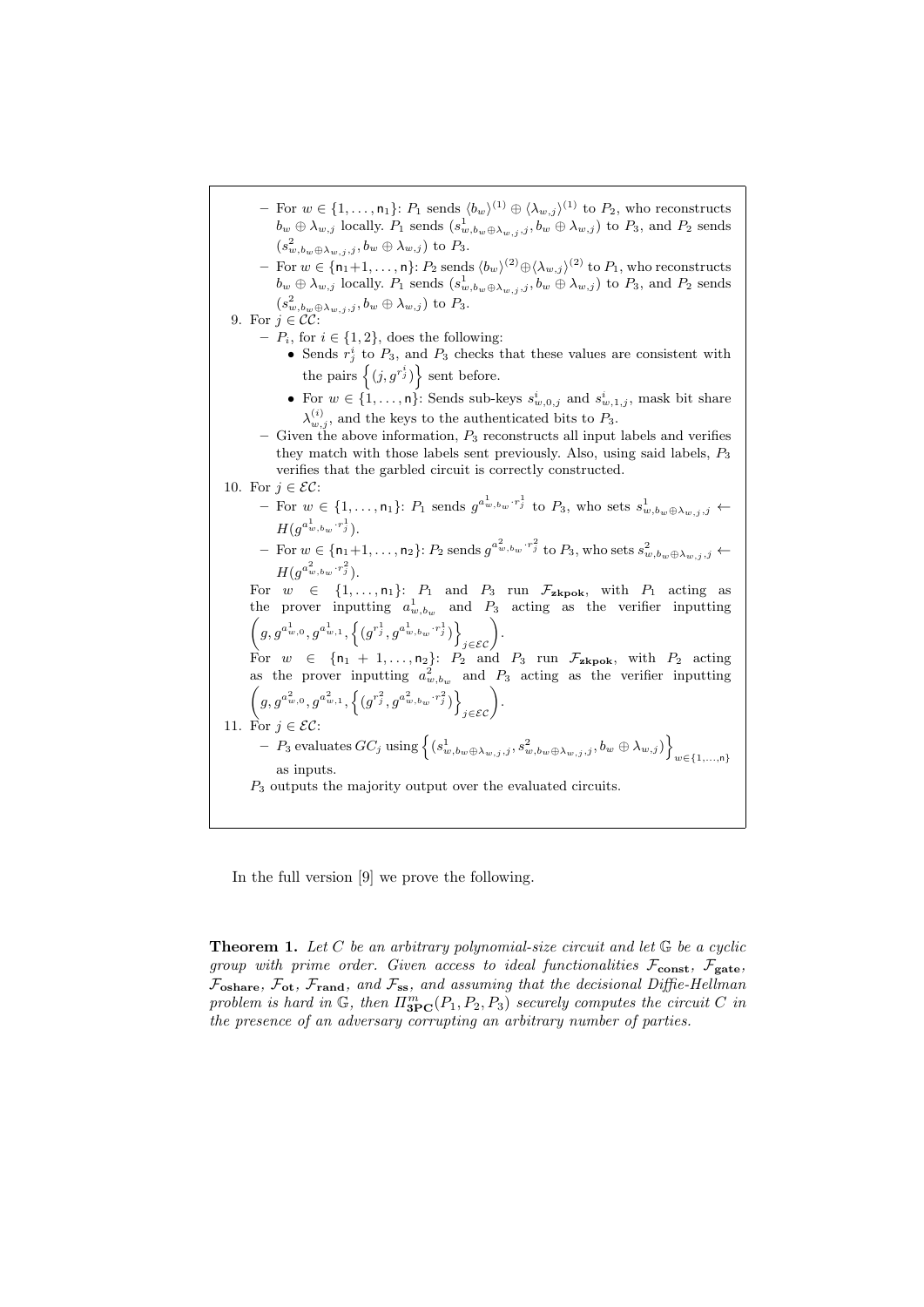#### 4.3 Efficiency

We now argue why our 3PC protocol is roughly eight times as expensive in terms of computation as the underlying 2PC protocol we utilize, and roughly sixteen times as expensive in terms of communication. Both protocols are very similar to the underlying 2PC protocol they are based on; the major changes in terms of computational cost are that (1) the cost of encrypting a single row increases due to the use of the distributed encryption scheme, and  $(2)$   $P_3$  needs to do twice the work (due to communicating with *both*  $P_1$  and  $P_2$ ) as compared to the evaluator in the underlying 2PC protocol. Indeed, it takes about eight PRF calls (where one PRF call equals outputting  $k$  bits) to encrypt a single row of the garbled circuit, and thus the cost and size of a garbled circuit increases by a factor of eight. The cost for  $P_1$  and  $P_2$  to distributively garble a circuit is a small number of OTs per gate, and this can be amortized using OT extension techniques [21].

In terms of communication cost, both  $P_1$  and  $P_2$  need to send their half of the distributed garbled circuit to  $P_3$ , and the communication cost of actually constructing a distributed garbled circuit is roughly the cost of a standard garbled circuit. Since each garbled circuit is eight times larger than in the underlying 2PC protocol, we find that the overall communication size increases my approximately sixteen.

Comparison with SPDZ. We compare our three-party protocol with the SPDZ protocol [4, 12–14, 23], an efficient protocol over arithmetic circuits that works for n parties and arbitrary corruptions, and uses the preprocessing paradigm. SPDZ represents the state-of-the-art in terms of efficiency in the multi-party setting. Here we focus on the differences between both SPDZ and our protocol, and discuss their strengths and weaknesses. Due to the different characteristics of each protocol (e.g., arithmetic versus boolean, linear versus constant round, etc.), these protocols are somewhat "incomparable". However, we hope to give a general idea of the efficiency trade-offs of both protocols.

There are several key differences between the SPDZ protocol and our own. For one, SPDZ works over arithmetic circuits, whereas our protocol works over boolean circuits. In terms of communication, the SPDZ protocol requires rounds linear in the depth of the circuit, whereas our protocol is constant-round. While it is difficult to compare the impact of this without an implementation and experiments, it seems intuitive that as the latency between machines increases, the cost of each additional communication round increases as well; this intuition has been backed up by experiments in the semi-honest setting [35]. And while SPDZ works in the standard model, the most efficient instantiation of our protocol requires the random oracle model.

Finally, we consider the start-to-finish execution time (i.e., including the cost of preprocessing) for running an AES circuit. The preprocessing in our protocol is basically that found in the TinyOT protocol [32], and, using the numbers presented there, is fairly efficient (around 1 minute [32, Figure 21]). Efficiency comes from the fact that the preprocessing is only between two parties, namely, the circuit generators. The on-line running time is conjectured to be around that of maliciously secure two-party protocols using cut-and-choose. The SPDZ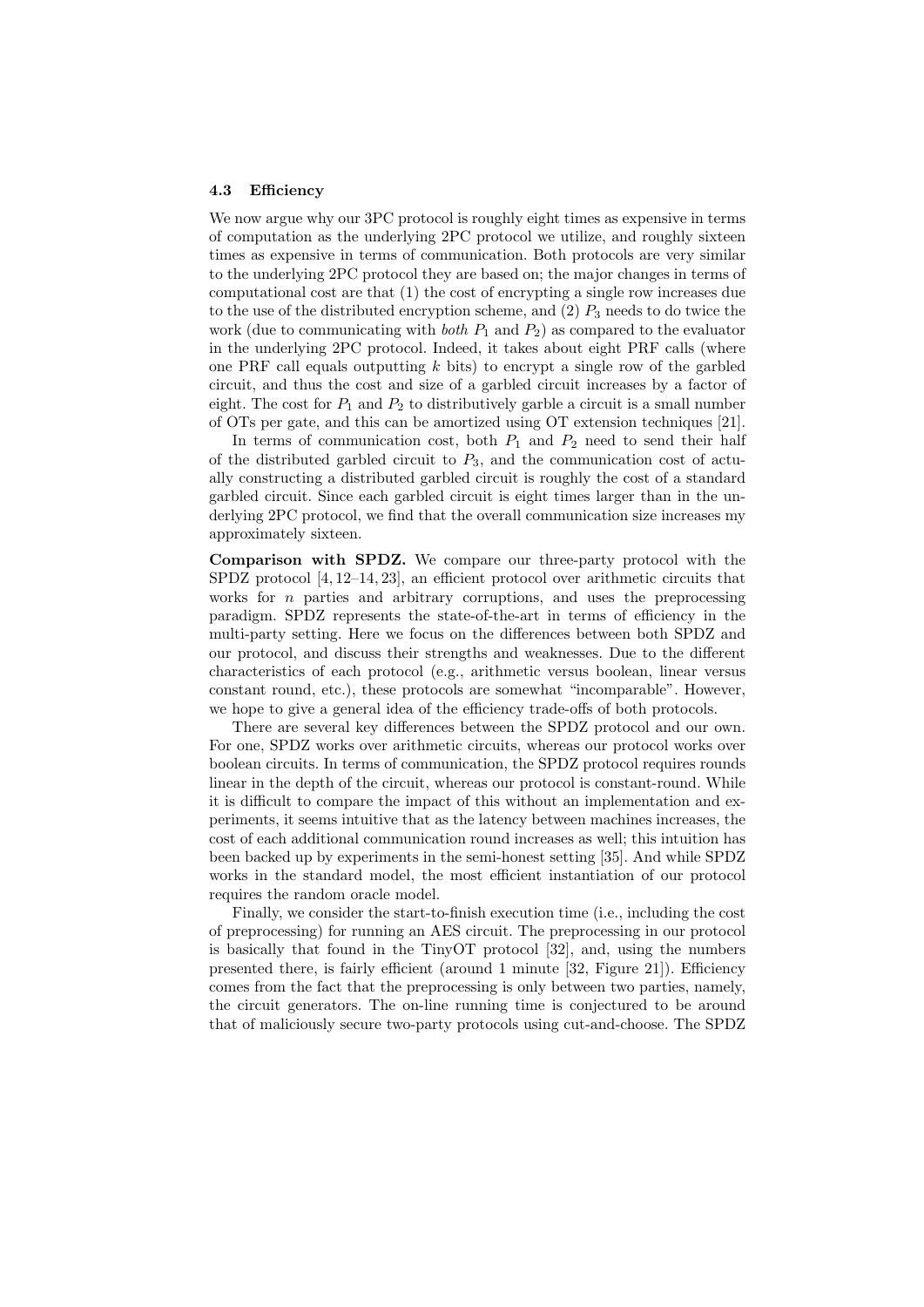protocol, on the other hand, has a very efficient (information-theoretic) online phase but a much costlier offline phase (around 17 minutes for three parties [12, Table 2]). In addition, it has a one-time setup phase which is very costly: the parties need to execute an MPC protocol for a circuit which generates a key pair with the secret key secret-shared among the parties. Executing this on its own would likely eclipse the running time of our protocol.<sup>5</sup> Thus, given preprocessing, it seems likely that SPDZ would out-perform our protocol; however, in the setting of executing the protocol from start to finish, we conjecture that our protocol would be more efficient.

# Acknowledgments

Work of Seung Geol Choi supported in part by the Office of Naval Research under Grant Number N0001414WX20588. Work of Jonathan Katz supported in part by NSF awards #0964541 and #1111599. Work of Alex J. Malozemoff supported by a National Defense Science and Engineering Graduate (NDSEG) Fellowship, 32 CFG 168a, awarded by DoD, Air Force Office of Scientific Research. Work of Vassilis Zikas supported in part by NSF awards #09165174, #1065276, #1118126, and #1136174, US-Israel BSF grant #2008411, OKAWA Foundation Research Award, IBM Faculty Research Award, Xerox Faculty Research Award, B. John Garrick Foundation Award, Teradata Research Award, Lockheed-Martin Corporation Research Award, the Defense Advanced Research Projects Agency through the U.S. Office of Naval Research under Contract N00014-11-1-0392, and Swiss National Science Foundation (SNF) Ambizione grant PZ00P2 142549. The views expressed are those of the authors and do not reflect the official policy or position of the Department of Defense or the U.S. Government.

# References

- 1. Beaver, D., Micali, S., Rogaway, P.: The round complexity of secure protocols. In: 22nd ACM STOC. pp. 503–513. ACM Press (1990)
- 2. Bellare, M., Hoang, V.T., Rogaway, P.: Foundations of garbled circuits. In: Yu, T., Danezis, G., Gligor, V.D. (eds.) ACM CCS 12. pp. 784–796. ACM Press (2012)
- 3. Ben-David, A., Nisan, N., Pinkas, B.: FairplayMP: a system for secure multi-party computation. In: Ning, P., Syverson, P.F., Jha, S. (eds.) ACM CCS 08. pp. 257–266. ACM Press (2008)
- 4. Bendlin, R., Damgård, I., Orlandi, C., Zakarias, S.: Semi-homomorphic encryption and multiparty computation. In: Paterson, K.G. (ed.) EUROCRYPT 2011. LNCS, vol. 6632, pp. 169–188. Springer (May 2011)
- 5. Bogdanov, D., Laur, S., Willemson, J.: Sharemind: A framework for fast privacypreserving computations. In: Jajodia, S., López, J. (eds.) ESORICS 2008. LNCS, vol. 5283, pp. 192–206. Springer (Oct 2008)

 $^5\,$  We note that Damgård et al. [13] present an efficient protocol for this one-time setup phase in the weaker covert security model.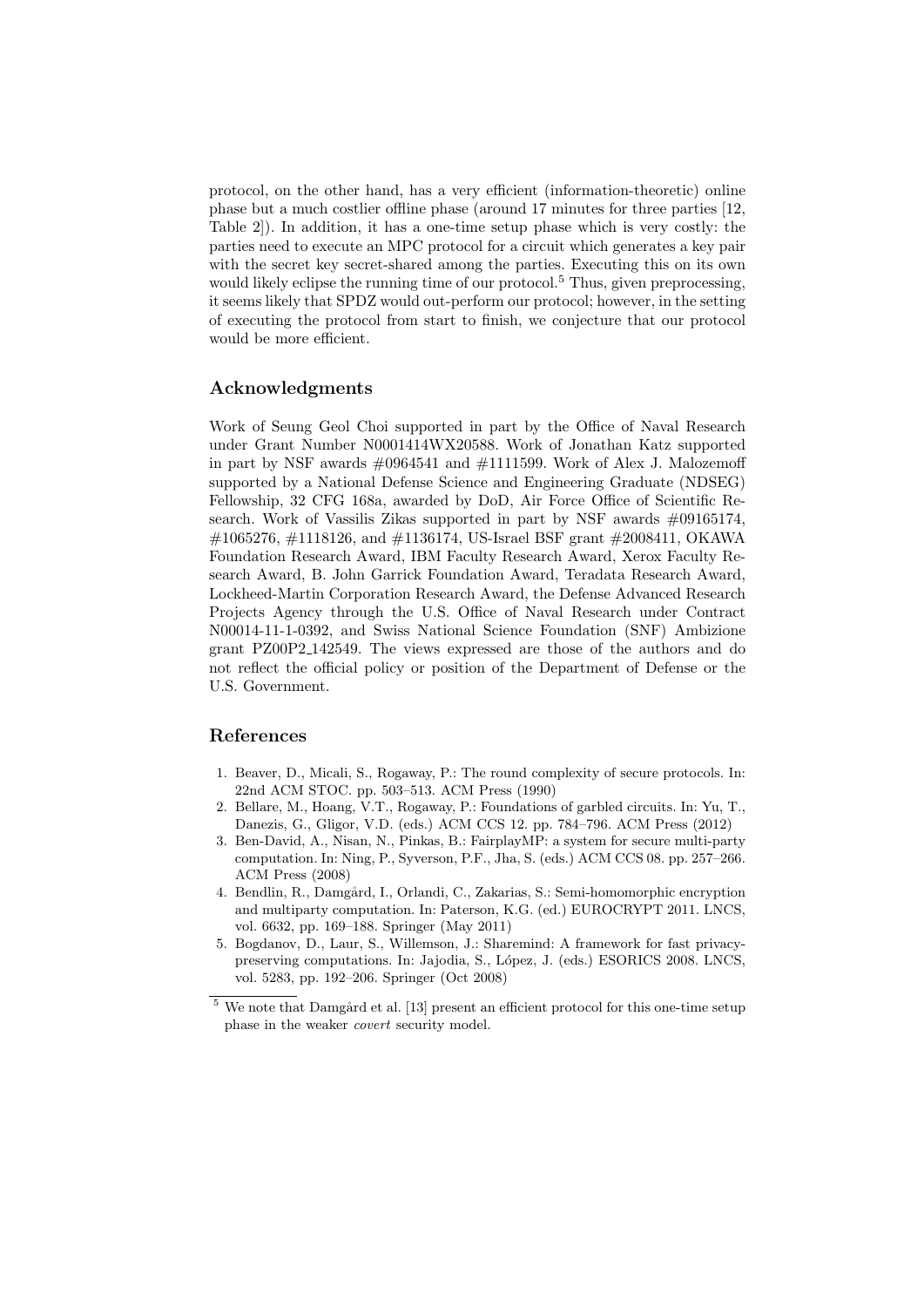- 6. Bogetoft, P., Christensen, D.L., Damgård, I., Geisler, M., Jakobsen, T., Krøigaard, M., Nielsen, J.D., Nielsen, J.B., Nielsen, K., Pagter, J., Schwartzbach, M.I., Toft, T.: Secure multiparty computation goes live. In: Dingledine, R., Golle, P. (eds.) FC 2009. LNCS, vol. 5628, pp. 325–343. Springer (Feb 2009)
- 7. Burkhart, M., Strasser, M., Many, D., Dimitropoulos, X.: SEPIA: Privacypreserving aggregation of multi-domain network events and statistics. In: Goldberg, I. (ed.) 19th USENIX Security Symposium. USENIX Association, Washington, D.C., USA (Aug 2010)
- 8. Choi, S.G., Hwang, K.W., Katz, J., Malkin, T., Rubenstein, D.: Secure multi-party computation of Boolean circuits with applications to privacy in on-line marketplaces. In: Dunkelman, O. (ed.) CT-RSA 2012. LNCS, vol. 7178, pp. 416–432. Springer (Feb / Mar 2012)
- 9. Choi, S.G., Katz, J., Malozemoff, A.J., Zikas, V.: Efficient three-party computation from cut-and-choose. Cryptology ePrint Archive, Report 2014/128 (2014), https://eprint.iacr.org/
- 10. Damgård, I., Geisler, M., Krøigaard, M., Nielsen, J.B.: Asynchronous multiparty computation: Theory and implementation. In: Jarecki, S., Tsudik, G. (eds.) PKC 2009. LNCS, vol. 5443, pp. 160–179. Springer (Mar 2009)
- 11. Damgård, I., Ishai, Y.: Constant-round multiparty computation using a black-box pseudorandom generator. In: Shoup, V. (ed.) CRYPTO 2005. LNCS, vol. 3621, pp. 378–394. Springer (Aug 2005)
- 12. Damgård, I., Keller, M., Larraia, E., Miles, C., Smart, N.P.: Implementing AES via an actively/covertly secure dishonest-majority MPC protocol. In: Visconti, I., Prisco, R.D. (eds.) SCN 12. LNCS, vol. 7485, pp. 241–263. Springer (Sep 2012)
- 13. Damgård, I., Keller, M., Larraia, E., Pastro, V., Scholl, P., Smart, N.P.: Practical covertly secure MPC for dishonest majority - or: Breaking the SPDZ limits. In: Crampton, J., Jajodia, S., Mayes, K. (eds.) ESORICS 2013. LNCS, vol. 8134, pp. 1–18. Springer (Sep 2013)
- 14. Damgård, I., Pastro, V., Smart, N.P., Zakarias, S.: Multiparty computation from somewhat homomorphic encryption. In: Safavi-Naini, R., Canetti, R. (eds.) CRYPTO 2012. LNCS, vol. 7417, pp. 643–662. Springer (Aug 2012)
- 15. Goldreich, O., Micali, S., Wigderson, A.: How to play any mental game or A completeness theorem for protocols with honest majority. In: Aho, A. (ed.) 19th ACM STOC. pp. 218–229. ACM Press (May 1987)
- 16. Goyal, V., Mohassel, P., Smith, A.: Efficient two party and multi party computation against covert adversaries. In: Smart, N.P. (ed.) EUROCRYPT 2008. LNCS, vol. 4965, pp. 289–306. Springer (Apr 2008)
- 17. Henecka, W., Kögl, S., Sadeghi, A.R., Schneider, T., Wehrenberg, I.: TASTY: Tool for automating secure two-party computations. In: Al-Shaer, E., Keromytis, A.D., Shmatikov, V. (eds.) ACM CCS 10. pp. 451–462. ACM Press (Oct 2010)
- 18. Huang, Y., Evans, D., Katz, J.: Private set intersection: Are garbled circuits better than custom protocols? In: NDSS 2012. The Internet Society (Feb 2012)
- 19. Huang, Y., Evans, D., Katz, J., Malka, L.: Faster secure two-party computation using garbled circuits. In: Wagner, D. (ed.) 20th USENIX Security Symposium. USENIX Association, San Francisco, California, USA (Aug 2011)
- 20. Huang, Y., Katz, J., Evans, D.: Efficient secure two-party computation using symmetric cut-and-choose. In: Canetti, R., Garay, J.A. (eds.) CRYPTO 2013, Part II. LNCS, vol. 8043, pp. 18–35. Springer (Aug 2013)
- 21. Ishai, Y., Kilian, J., Nissim, K., Petrank, E.: Extending oblivious transfers efficiently. In: Boneh, D. (ed.) CRYPTO 2003. LNCS, vol. 2729, pp. 145–161. Springer (2003)